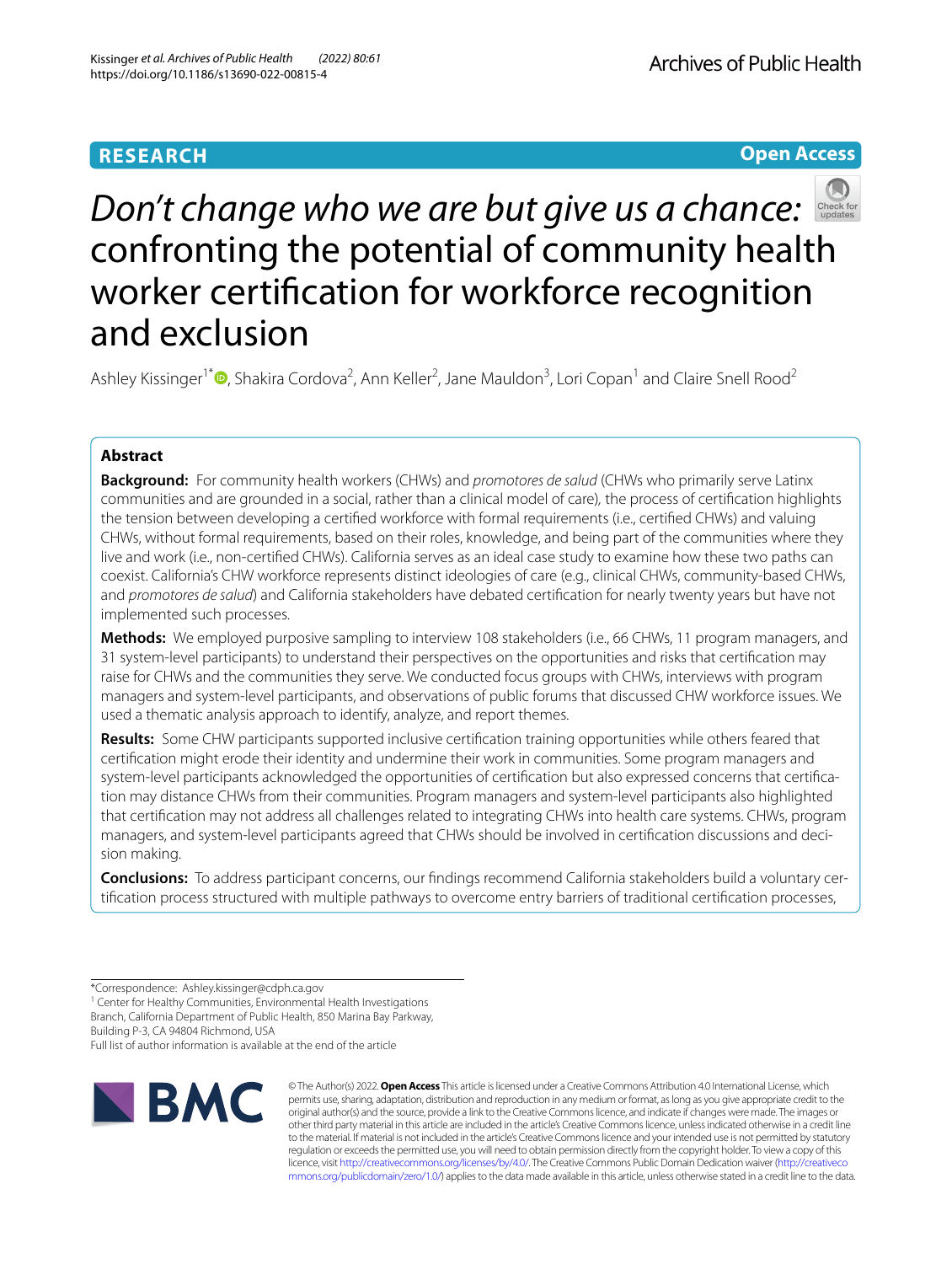maintain CHW identity, and protect diversity within the workforce. Positioning CHWs as decision makers will be critical when designing state certifcation processes.

**Keywords:** Community health workers, *Promotores de salud*, Community health, Certifcation, Workforce development, Qualitative methods

## **Background**

Community health workers (CHWs), including *promotores de salud,* are trusted members of the community who have an intimate understanding of the population they serve [\[1](#page-10-0)[–6\]](#page-10-1). *Promotores de salud* are a subset of CHWs who primarily serve Latinx communities and are grounded in a social, rather than a clinical model of care [[7,](#page-10-2) [8\]](#page-10-3). Their community membership, language, and cultural relationships allow CHWs and *promotores de salud* to bridge health care and social services divides within the current population health service system, facilitating the delivery of health promotion and culturally informed interventions [\[1](#page-10-0)–[6\]](#page-10-1). CHWs build individual and community capacity by increasing health knowledge and self-sufficiency through conducting outreach, providing education, connecting communities to social support services, and advocacy [[9\]](#page-10-4). CHWs may be employed by a clinic, hospital, health department, or community-based organization, or as volunteers [[10,](#page-10-5) [11](#page-10-6)].

In most states, CHWs and *promotores de salud* work outside of any system of formal certifcation. Nationally, there are no unifed training standards for CHWs [[12\]](#page-10-7). However, there are nationally recognized CHW skills and competencies  $[13]$  $[13]$ . Approximately 20 states have developed certifcation standards [[14](#page-10-9)]; these are intended to enhance the credibility of qualifying professionals, increase service quality, and assure those served of CHW competency [\[15](#page-10-10)[–18](#page-10-11)]. Statewide CHW certifcation involves developing a standardized process for documenting the profciency of individuals across the state in the core skills and roles of a CHW [\[17](#page-10-12)]. Training alone does not lead to certifcation. Certifcation processes identify requirements related to CHW training or experience, formal education, language, and criminal background and are usually overseen by a certifying agency (i.e., state, educational institution, or private entity) that administers a competency-based examination to certify individuals with the skills and knowledge necessary to perform relevant tasks [[17](#page-10-12), [19](#page-10-13), [20](#page-10-14)]. Certifcation difers from an educational certifcation of completion and also credentialing or licensing, a legislative directive where an individual must obtain a credential or license to practice or work under that job title [[19\]](#page-10-13).

A key policy question is whether and how a state should introduce certification for CHWs  $[21, 22]$  $[21, 22]$  $[21, 22]$  $[21, 22]$  $[21, 22]$ . The CHW workforce stands at a crossroads: to advocate for certifcation or oppose it. One path leads to a certifed workforce integrated into health care systems via formalized training and qualifications  $[23]$  $[23]$ . The other path retains the current emphasis on CHWs as part of the communities where they work, valued for their community relationships [[23\]](#page-11-0). As there is very limited evidence about how certification impacts the workforce  $[24]$ , we cannot say with certainty that certifcation standardizes the CHW workforce or maintains CHWs' community connection.

Importantly, CHWs historically have not led their own workforce development, possibly because they are often from marginalized communities and are economically vulnerable  $[10, 19, 25]$  $[10, 19, 25]$  $[10, 19, 25]$  $[10, 19, 25]$ . This is now changing. CHWs have been involved in developing certifcation in some states (e.g., Arizona and Massachusetts) and have led national CHW efforts (e.g., National Association of Community Health Workers) [\[26](#page-11-3)[–29\]](#page-11-4).

This study explores the debate through data from California, presenting diverse CHW stakeholder perspectives on CHW certifcation. As in many states, California's CHW workforce includes CHWs with diverse roles and training, who represent distinct ideologies of care [[7,](#page-10-2) [8](#page-10-3)]. Clinical CHWs are most often employed by clinics and hospitals. Community-based CHWs work for health departments and community-based organizations. *Promotores de salud* are typically volunteers and provide services to primarily Latinx communities through a social rather than a clinical model of care [\[7](#page-10-2)]. Most recently, California's managed care organizations have started employing CHWs to provide health promotion services [[20,](#page-10-14) [30](#page-11-5)]. This study is relevant for other states considering certifcation to address their CHW workforce and poses a certifcation option that may preserve CHW identity while also protecting diversity within the workforce.

## **Methods**

We aimed to explore perceptions among diverse stakeholders about possible benefts and consequences to implementing CHW certification in California. The lead author employed a purposive sampling approach to recruit three categories of stakeholders (all from California): 1) CHWs (part-time, full-time, and volunteer), who could be clinical CHWs, community-based CHWs, or *promotores de salud*, 2) managers of programs that employ CHWs, and 3) system-level participants, such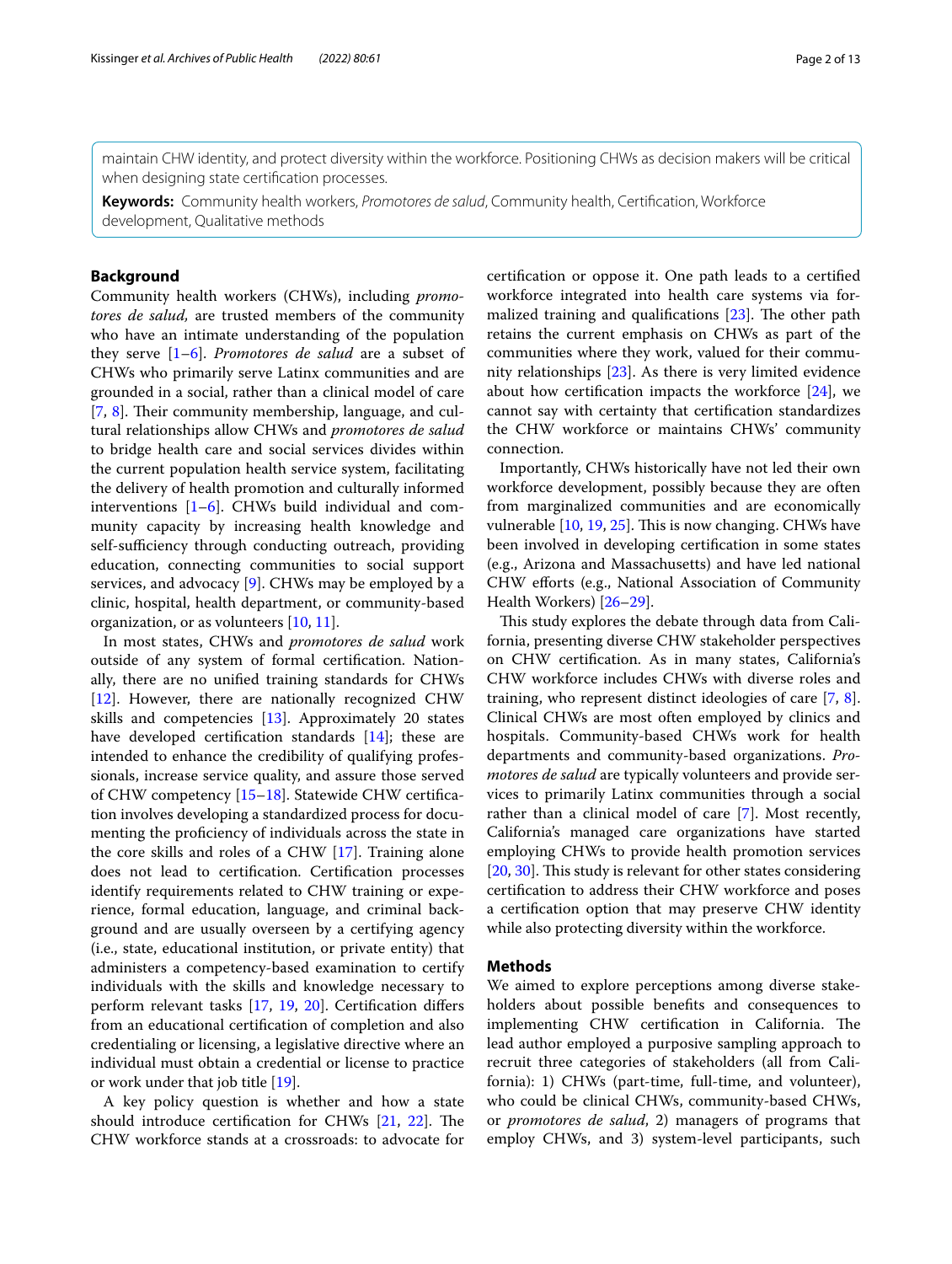as employers, coalition leaders, academic researchers, foundations, policymakers, and health officers. They represented various organization types (e.g., hospital, community-based organization, government, clinics, managed care organizations, advocacy organizations, academia), and communities served. We also recruited experts from the federal government, national coalitions, and organizations with technical expertise in CHWs and certification. The lead author identified experts if they had provided technical assistance to states implementing certifcation, had publications related to CHW workforce development, including certifcation, or led CHW workforce initiatives (e.g., taskforces). All participants were recruited by phone and email and provided verbal consent to participate in the study. Participants were offered up to \$100 compensation (for up to three-hour participation in focus group or interview, travel time, and childcare expenses), which was not always accepted. The study was approved by the University of California Berkeley Committee for Protection of Human Subjects.

We used focus groups, interviews, and observation of public forums to gather diverse CHW stakeholder perspectives on CHW certification in California. The lead author conducted focus groups primarily with CHWs to allow for discussion among workforce members. The lead author conducted interviews with program managers and system-level participants to obtain in-depth contextual information on California's CHW workforce in a manner that was feasible with their time constraints. Focus groups and interviews were semi-structured with a single guide that sought input and recommendations on CHW certifcation using examples of certifcation programs (one voluntary, one required) from two other states (i.e., Texas and Massachusetts). During focus groups and interviews, participants received an overview of certifcation and how it difers from credentialing or licensing. Focus groups lasted up to three hours, and interviews lasted approximately one hour and were audio recorded and transcribed. Focus groups and interviews were conducted in either English or Spanish.

From October 2018 – November 2019, the lead author conducted 44 focus groups, group interviews, and individual interviews, with 66 CHWs, 11 program managers, and 31 system-level participants. Focus groups ranged from three to nine participants. The lead author conducted predominantly individual (i.e. one-on-one) interviews with program managers and system-level participants, but in some cases, program managers and system-level participants requested group interviews (two to three people) when both worked at the same organization. Focus groups were conducted with CHWs to facilitate discussion across workforce peers. Most of the focus group and interviews were conducted in English, while six focus groups were conducted in Spanish. All focus groups and interviews were conducted at the organization where stakeholders worked. Nearly all interviews with system-level participants were conducted in person, although some were conducted by phone when in-person interviews were not feasible. In addition, we conducted ten observations in public forums (e.g., conferences, taskforce meetings, coalition meetings) where CHW workforce issues, including certifcation, were discussed. Observations ofered context to how stakeholders leveraged CHW work and their plans to apply CHW certifcation in real-world settings that may not have been discussed in individual interviews or focus groups. The lead author took detailed feld notes to document how

CHW workforce issues were discussed, the context in

which certifcation was described. We used a thematic analysis approach to identify, analyze, and report patterns or themes within the focus group, interview, and observation data [[31\]](#page-11-6). All focus group and interview recordings were transcribed in their original languages. Spanish-language focus groups were transcribed into Spanish and then professionally translated and checked by the Spanish-speaking authors for accuracy. We reviewed the focus group and interview transcripts and observation feld notes to identify preliminary analytic categories. The two Spanish-speaking authors developed the codebook through inductive coding and analyzed the data line-by-line through focused coding. We developed codes and code defnitions in English, based on both English- and Spanish-language transcripts and observation notes. The two authors coded initial data separately, then compared, discussed, and reached an agreement if codes or emerging patterns matched or did not match [[32](#page-11-7)]. After code testing and consensus coding, we applied codes to the data using qualitative analysis software, Dedoose (SocioCultural Research Consultants, LLC, Los Angeles, CA). We wrote memos to document patterns in the data and to comment on our methodological decisions. We re-sorted codes into themes and refned those themes by checking how well the coded extracts illustrated the themes.

## **Results**

As shown in Table [1](#page-3-0), CHWs, program managers, and system-level participants represented government and non-governmental organizations, health care providers, health plans, academia, and foundations, that served urban areas or a combination of urban and surrounding rural areas. All stakeholders described the opportunities posed by plans for CHW certifcation in California but also warned of its unintended consequences. Four themes emerged among the three stakeholder groups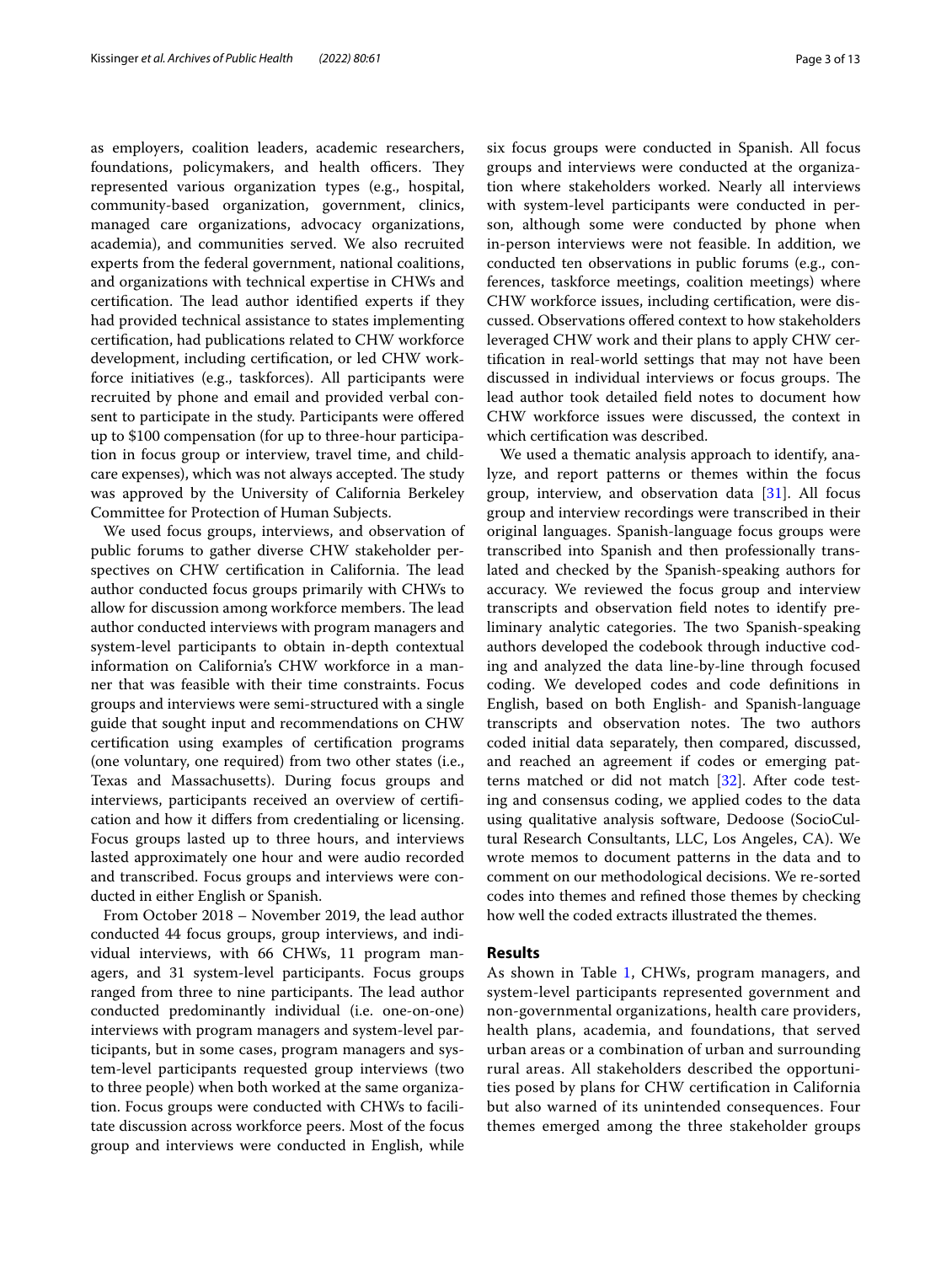## <span id="page-3-0"></span>**Table 1** Characteristics of study participants

|                                            | <b>CHWs</b><br>N (%) | <b>Program Managers</b><br>N (%) | Systems-level<br>N (%) |
|--------------------------------------------|----------------------|----------------------------------|------------------------|
| <b>Number of participants</b>              | 66 (100)             | 11 (100)                         | 31 (100)               |
| Type of organization                       |                      |                                  |                        |
| Non-governmental organization <sup>a</sup> | 22(33)               | 7(64)                            | 11(36)                 |
| Government <sup>b</sup>                    | 5(8)                 | 1(9)                             | 10(32)                 |
| Health plan                                | 8(12)                | 1(9)                             | 1(3)                   |
| Health care provider <sup>c</sup>          | 17(26)               | 2(18)                            | 3(10)                  |
| Academia                                   | 0(0)                 | 0(0)                             | 4(13)                  |
| Foundation                                 | 0(0)                 | 0(0)                             | 2(6)                   |
| <sup>d</sup> Not defined                   | 14(21)               | 0(0)                             | 0(0)                   |
| Employment                                 |                      |                                  |                        |
| Full-time                                  | 39 (59)              | 11(100)                          | 31 (100)               |
| Part-time                                  | 5(8)                 | 0(0)                             | 0(0)                   |
| Volunteer                                  | 8(12)                | 0(0)                             | 0(0)                   |
| <sup>e</sup> Not defined                   | 14(21)               | 0(0)                             | 0(0)                   |
| <b>Language of Event</b>                   |                      |                                  |                        |
| English                                    | 12(18)               | 9(82)                            | 31 (100)               |
| Spanish                                    | 31(47)               | 0(0)                             | 0(0)                   |
| fBilingual                                 | 23(35)               | 2(18)                            | 0(0)                   |
| Service area                               |                      |                                  |                        |
| Urban                                      | 39 (59)              | 7(64)                            | 7(23)                  |
| Rural                                      | 5(8)                 | 1(9)                             | 0(0)                   |
| Urban and rural                            | 22(33)               | 3(27)                            | 4(13)                  |
| <sup>9</sup> Not defined                   | 0(0)                 | 0(0)                             | 20(64)                 |
| <b>Geographic Region</b>                   |                      |                                  |                        |
| Northern California                        | 1(1)                 | 1(9)                             | 4(13)                  |
| Central California                         | 3(5)                 | 1(9)                             | 1(4)                   |
| Southern California                        | 62 (94)              | 9(82)                            | 6(19)                  |
| Statewide                                  | 0(0)                 | 0(0)                             | 14(45)                 |
| National                                   | 0(0)                 | 0(0)                             | 6(19)                  |

<sup>a</sup> Non-governmental organizations (NGOs) included community-based organizations, coalitions, and advocacy and policy organizations

<sup>b</sup> Government included Local, state, and federal government

<sup>c</sup> Health care providers included individuals or organizations providing clinical services (e.g., federally qualified health centers, clinics, hospitals)

<sup>d</sup> Two focus groups with 14 total participants included a mixture of NGO and health care provider organizations but data were not collected to identify the type of organization for each individual participant

 $e^{\epsilon}$ Two focus groups with 14 total participants included a mixture of full-time, part-time, and volunteer CHWs but data were not collected to identify the employment status for each individual participant

f When both English and Spanish languages were spoken during an interview or focus group, the primary language of all participants was labeled "bilingual."

<sup>g</sup> Stakeholder service area was labeled "not defined" when the stakeholders or stakeholder organization did not provide direct services to a specific geographic area

(Table [2](#page-4-0)): 1) certifcation may enhance recognition of CHWs from health care providers and the community; 2) certification may offer more upward mobility and professional growth for CHWs; 3) certifcation may threaten CHW identity by pushing the CHW role into a clinical one and creating unintentional hierarchies (perhaps unintended) among certifed and non-certifed

CHWs; and 4) certifcation may exclude some current or potential CHWs due to entry requirements.

## **Certifcation may enhance recognition of CHWs**

Two themes emerged about CHW recognition. First, given that California's CHWs lack a common training background, all types of participants believed that certifcation could validate CHW work and provide recognition from health care providers. CHWs described how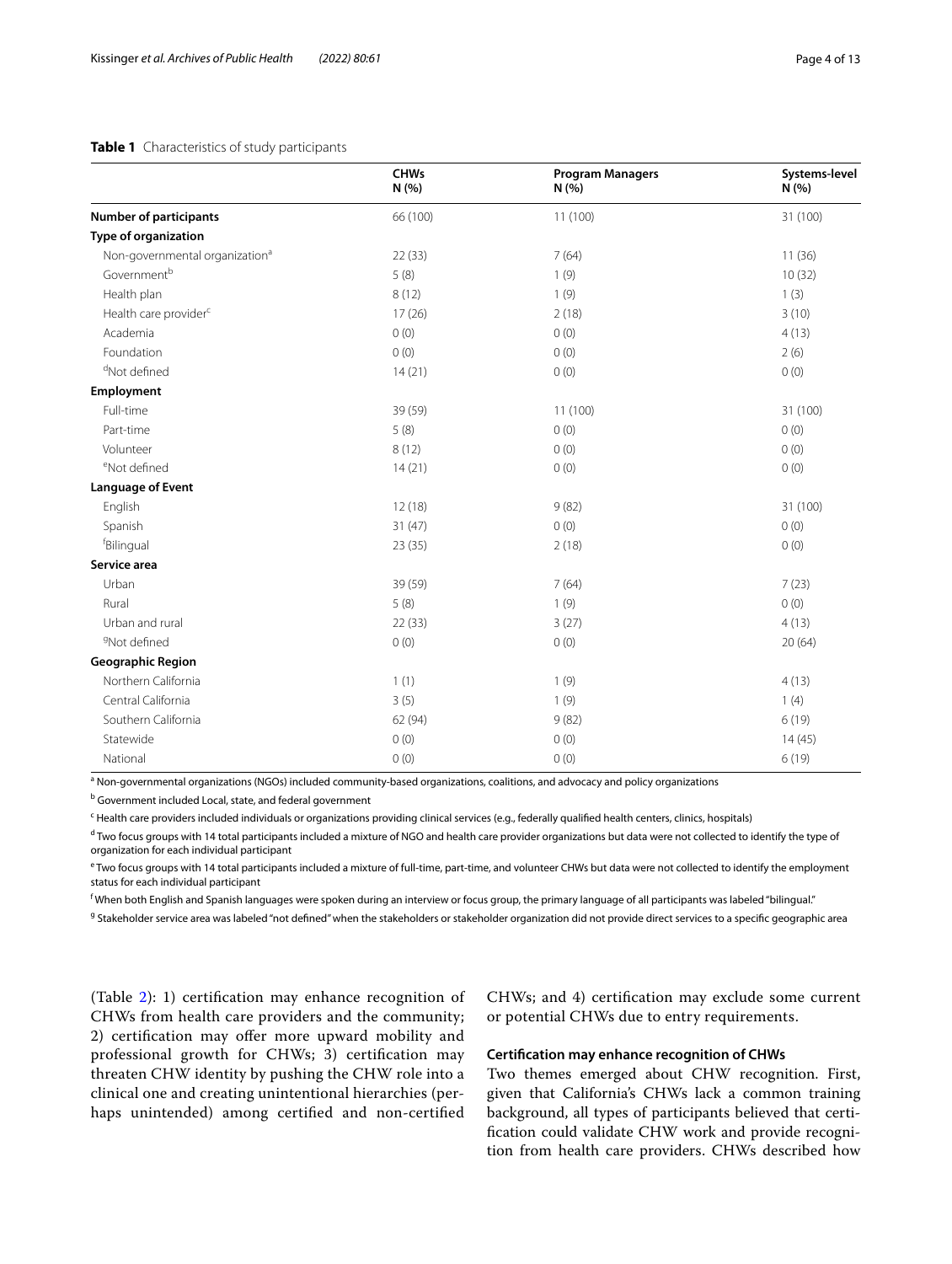<span id="page-4-0"></span>**Table 2** Qualitative fndings about CHW certifcation from CHW, program manager, and system-level participants

| <b>Common themes</b>                                                                                                                                                                          | Illustrative quote                                                                                                                                                                                                                                                                                                                                                                                                                                                                                                                                                               |  |  |
|-----------------------------------------------------------------------------------------------------------------------------------------------------------------------------------------------|----------------------------------------------------------------------------------------------------------------------------------------------------------------------------------------------------------------------------------------------------------------------------------------------------------------------------------------------------------------------------------------------------------------------------------------------------------------------------------------------------------------------------------------------------------------------------------|--|--|
| 1) Certification may enhance recognition of CHWs from health care providers and the community                                                                                                 |                                                                                                                                                                                                                                                                                                                                                                                                                                                                                                                                                                                  |  |  |
| Certification could validate CHW work and provide recognition from<br>health care providers                                                                                                   | "[Health care providers] have better education, have better licensing, and<br>better certifications. They don't see us like we belong. They make us feel like<br>we're not important, we're not capable of doing what we do."                                                                                                                                                                                                                                                                                                                                                    |  |  |
| Certification could help CHWs more effectively deliver information within<br>their community by strengthening their credibility                                                               | "Creating a certification gives the person who is receiving the information<br>the assurance that you are saying things correctly."                                                                                                                                                                                                                                                                                                                                                                                                                                              |  |  |
| 2) Certification may offer more upward mobility and professional growth for CHWs                                                                                                              |                                                                                                                                                                                                                                                                                                                                                                                                                                                                                                                                                                                  |  |  |
| Unified training and consensus about core CHW skills and knowledge<br>could create the foundation for the professionalization of the CHW work-<br>force in the state                          | "[CHWs are] not all the same depending on who trained them and what<br>they've got. This uneven training could open the workforce to outside criti-<br>cism, as employers may speculate: "You're missing some basic skills, but yet<br>you've been a CHW for 10 years."                                                                                                                                                                                                                                                                                                          |  |  |
| Certification may result in career mobility                                                                                                                                                   | "CHWs will get hired and trained for one specific job, and then that job<br>ends. Then they have to start from scratch and they just have whatever job<br>they can find."                                                                                                                                                                                                                                                                                                                                                                                                        |  |  |
| Certification could lead to higher compensation and an established pay<br>rate                                                                                                                | "It's not that money is important, I have 15 years of being a promotora and,<br>believe me that all promotoras, yes, it is the love for the work, but we would<br>be at a more recognized level [if we earned money.]"                                                                                                                                                                                                                                                                                                                                                           |  |  |
| 3) Certification may threaten CHW identity                                                                                                                                                    |                                                                                                                                                                                                                                                                                                                                                                                                                                                                                                                                                                                  |  |  |
| Certification may dissolve the identity of CHWs and promotores de salud<br>and push them into a more clinical role                                                                            | "Institutions were under some pressure to get people into their program,<br>and they were recruiting some people who might have been inappropriate<br>for the work. They were certified, but they weren't really CHWs. They were<br>not from the community. They didn't have anything in common with the<br>community, but they had the training, and so they were entitled to call<br>themselves certified CHWs, even though the community would probably<br>look at them and say, 'You're not a CHW. You got a piece of paper, but you're<br>not a CHW. You're not from here." |  |  |
| Tension between clinically focused and community-based roles could<br>exacerbate identity differences between CHWs and promotores de salud in<br>a state with no universal definition of CHWs | "We have never thought of a certification because we never thought of<br>receiving money for our service. It's always volunteer, we always do every-<br>thing from the heart."                                                                                                                                                                                                                                                                                                                                                                                                   |  |  |
| Certification may create a hierarchy between certified and non-certified<br>CHWs                                                                                                              | "We have the entitlement piece where it's like, 'I'm certified and you're not<br>so I'm better at my job.'That's going to be a barrier, unfortunately."                                                                                                                                                                                                                                                                                                                                                                                                                          |  |  |
| 4) Certification may exclude some current or potential CHWs due to entry requirements                                                                                                         |                                                                                                                                                                                                                                                                                                                                                                                                                                                                                                                                                                                  |  |  |
| Certification could exclude CHWs from working in their communities                                                                                                                            | "When you're certifying people," one CHW shared, "you're limiting other<br>groups of people getting the job done. You think it's best for them, but<br>when you get the certification you have to be literate, able to learn, be<br>multi-tasking. It requires a little bit more steps that other people are not<br>willing to do."                                                                                                                                                                                                                                              |  |  |
| Certification could exclude CHWs without legal residence                                                                                                                                      | "They're already facing racism, xenophobia, ICE [Immigration and Customs<br>Enforcement] raids, and they don't want to see this profession move along<br>without remembering the unique contributions that they make in our<br>state, and they're worried particularly that certification will leave them<br>behind."                                                                                                                                                                                                                                                            |  |  |
| Certification could exclude CHWs with a history of incarceration                                                                                                                              | "Society [holds] stigma against people who are incarcerated," noted one<br>system-level participant, "There's some really great people there, who have<br>had this experience, who can turn it around and really help others and,<br>that's what makes them so successful."                                                                                                                                                                                                                                                                                                      |  |  |
| Certification could place more emphasis on state requirements than the<br>vital social skills of connecting with communities                                                                  | "[Training requirements] would actually knock a lot of people out of the<br>workforce who actually demonstrated that they were great at connecting<br>with [high-risk and high-needs patients]."                                                                                                                                                                                                                                                                                                                                                                                 |  |  |

certification could offer them recognition in a hierarchical health care system where certifcations and licensures are necessary and valued. One CHW shared:

*"[Health care providers] see us like, 'Oh, a CHW.' [Health care providers] have better education, have better licensing, and better certifcations.* 

They don't see us like we belong. They make us feel *like we're not important, we're not capable of doing what we do. It's like they see us like [small] or the people that clean after me. They don't see we're capable of doing what we do. They just think that they're better than us because they have a title, and we don't have a title."*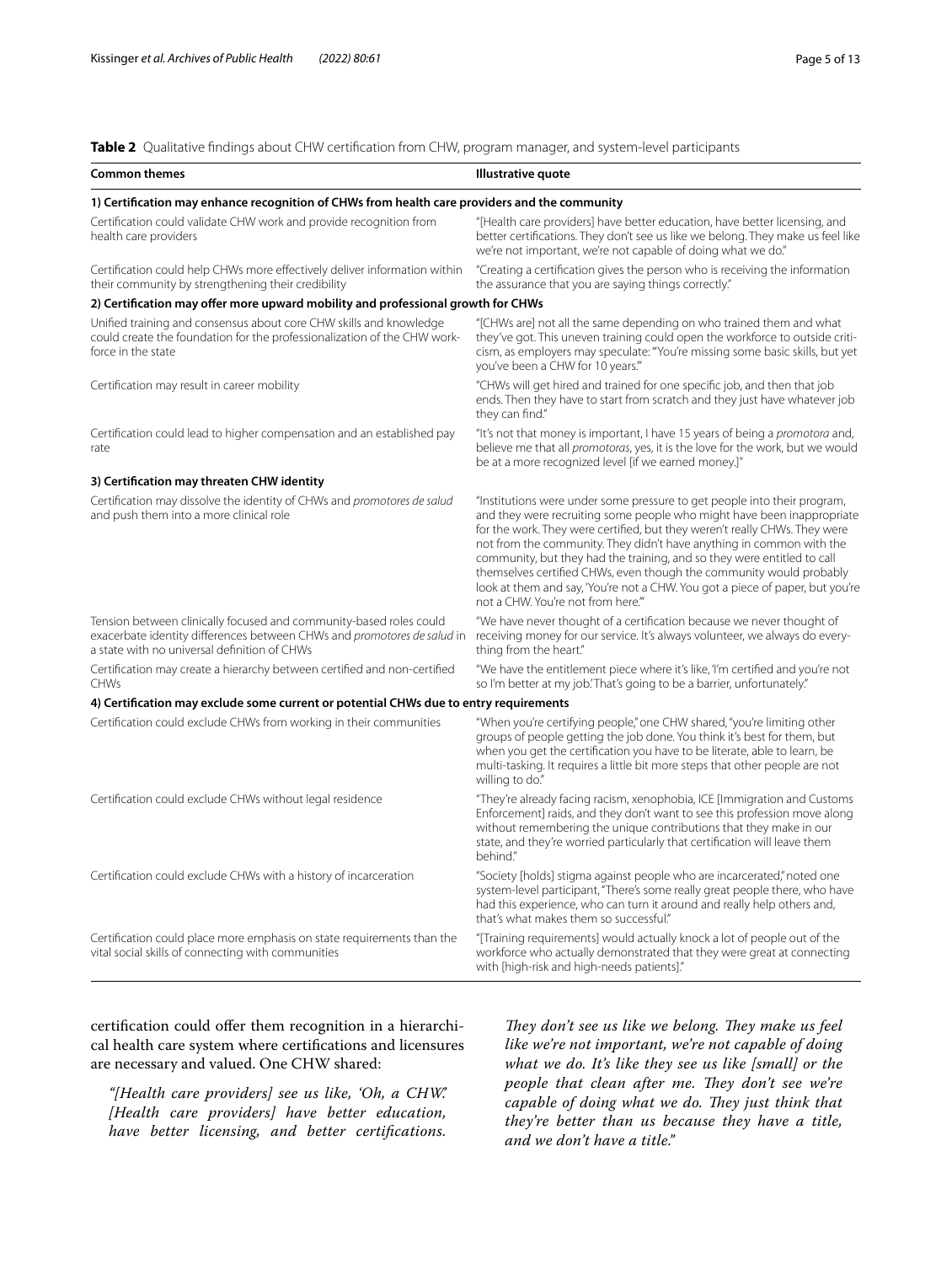CHWs expressed that their community experience, gained in their vital and intimate work with families in the community, is not understood or valued by many of the organizations they work for, especially in clinical settings. CHWs also shared their community experience positions them to identify community needs, communicate with families, and address social determinants of health better than most other health care providers. While all stakeholders commented on their desire for increased recognition of CHW skills, some commented that recognition from health care providers should not be dependent on certification. A system-level participant shared, "It's a little sad that [certification] is how you see it's necessary to get the respect of other people."

All types of participants posed that educating health care providers about CHW contributions to care could be more impactful than certification. A few systemlevel participants believed that institutional racism and discrimination within the health care system discounts the CHW role and creates poor working conditions. "If you think about who the CHWs are," a system-level participant shared, "they tend to be women…[and] women of color." The participant described how the tendency to discount CHWs as "real health care providers" "justifies that they get paid less; they don't get regular hours, shoddy training. It reinforces gender discrimination and racial discrimination." System-level participants argued that certification could validate CHW work which may mitigate health care provider discrimination experienced by CHWs. Racism and discrimination towards CHWs impact the communities they serve because CHWs may be discouraged from facing racism in healthcare environments.

Second, CHWs speculated that certification could help them more effectively deliver information within their community by strengthening their credibility. A few CHWs recalled that some families they serve ask why they are qualified to provide education. A CHW shared, "Creating a certification gives the person who is receiving the information the assurance that you are saying things correctly." CHWs shared that certification could give them the confidence to demonstrate their skills and training. CHWs believed that a certifying agency would have more weight with the families they serve and provide confidence in the services provided. A CHW shared, "We don't have that support of saying, 'I have this certification, I know what I do, please pay attention to me.' We still don't have that support of being trained." CHWs suggested these questions about credibility undermines their training and expertise to deliver health education in their communities.

## **Certifcation may ofer more upward mobility and professional growth for CHWs**

Three themes emerged about upward mobility and professional growth. First, all types of participants overwhelmingly agreed that unifed training and consensus about core CHW skills and knowledge could create the foundation for the professionalization of the CHW workforce in the state. "[CHWs are] not all the same depending on who trained them and what they've got," commented one system-level participant. This uneven training, continued the participant, could open the workforce to outside criticism, as employers may speculate: "'You're missing some basic skills, but yet you've been a CHW for 10 years.'" CHWs suggested that this continued failure to unify training and skills through certifcation could have negative efects for the families with whom they work, as some CHWs receive structured training programs and mentorship while other CHWs receive piecemeal trainings.

Second, all types of participants believed that CHW certifcation may result in career mobility. CHWs welcomed the opportunity that certifcation would aford them to grow in their careers. Certifcation could set boundaries for a workforce that other health professionals may be unfamiliar with and distinguish their work from health care providers with areas of overlapping expertise, such as social workers. Further, certifcation could establish a career ladder or series of positions that would enable them to advance professionally with increasing experience. System-level participants commented that, in California, CHW job transitions are mostly lateral. A system-level participant shared, "CHWs will get hired and trained for one specifc job, and then that job ends. Then they have to start from scratch and they just have whatever job they can fnd." Participants believed that certifcation could generate a stronger feld of positions when CHWs sought work transitions. Professionalizing the workforce could enable CHWs to leverage better pay, better positions, and career mobility through recognition of their skills.

In observations, some stakeholders showed concern that a CHW career ladder would threaten the roles of health care providers. Some health care provider advocacy organizations feared that CHW certifcation would lead to "scope creep," with CHWs potentially infringing on their professional scope of practice, diminishing their current clinical roles and clinical support for their licensed professions. Conversely, some system-level participants noted the hypocrisy embedded in this reaction to building CHW career mobility: "Other professions forget that established professions objected to them on the way up. Nurses had to struggle for…professionalization. Midwives did. Health educators did. MSWs [social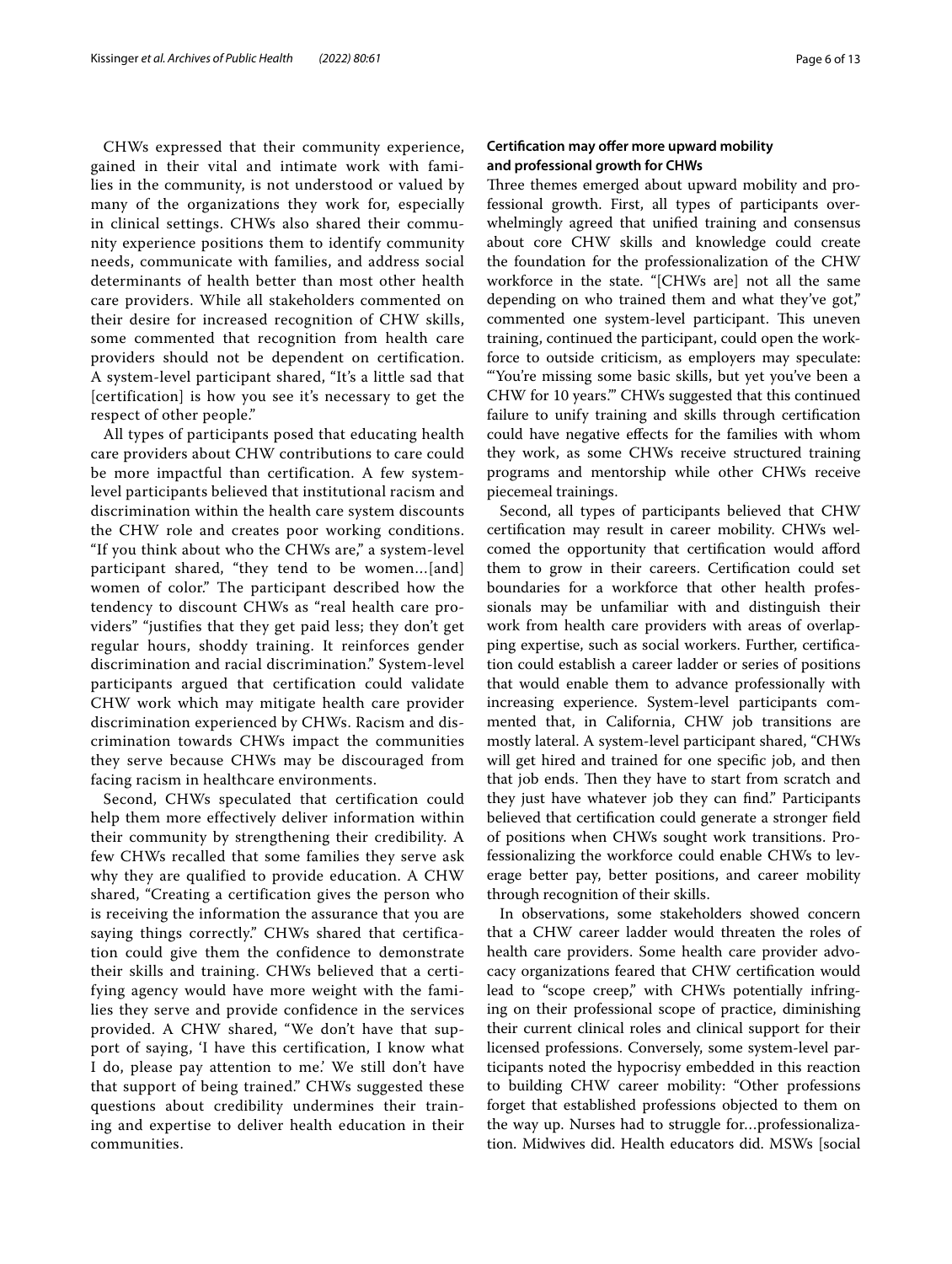workers] did. But they're really quick to turn around and say, 'But I don't know about you.'"

Last, all participants were united in their belief that CHW certifcation could lead to higher compensation and an established pay rate. CHWs felt that the potential for increased pay from certifcation could result from better recognition of their value, which is modestly remunerated or, in the case of *promotores de salud*, not compensated. Uncompensated *promotores de salud* clarifed that, though pay was not the motivation for their work, certifcation may enable them to earn money: "It's not that money is important, I have 15 years of being a *promotora* and, believe me that all *promotoras*, yes, it is the love for the work, but we would be at a more recognized level [if we earned money.]" Program managers and system-level participants believed that certifcation may facilitate the payment of CHW services by insurers, allowing payers clarity of the CHW role in care. A system-level participant shared that payers' confusion about CHW roles was a barrier to supporting their role in care: "They don't want to pay for something that they're not clear about." Certifcation could enable sustainable fnancing models from federal payers, such as Medicaid, that include strict regulations on spending categories and service providers. Without certifcation, noted a systemlevel participant, "I fnd it hard to imagine that CHWs' time is going to be reimbursed in the model and structure of the health care setting that we have now. These are federal dollars, there's rules." Yet others cautioned that certifcation alone will not guarantee Medicaid fnancing. Another system-level participant suggested that Medicaid fnancing for CHW services relies more on the advocacy of CHW champions, state-specifc legislation, and payer systems rather than singly on certifcation.

## **Certifcation may threaten CHW identity**

Three themes related to CHW identity emerged. First, all participants expressed fears that certifcation may dissolve the identity of CHWs and *promotores de salud* and push them into a more clinical role, further away from the historical community-centered role. Some CHWs and program managers were concerned that certifcation could attract people without a commitment to the community-centered CHW role, but instead sought to use certifcation as a "stepping stone" into other health care positions, such as social work or nursing. Some systemlevel participants commented on evidence from states that have implemented CHW certifcation that validated these fears. A system-level participant who worked on certifcation outside California shared,

*"Institutions were under some pressure to get people into their program, and they were recruiting* 

*some people who might have been inappropriate for the work. They were certified, but they weren't really CHWs. They were not from the community. They didn't have anything in common with the community, but they had the training, and so they were entitled to call themselves certifed CHWs, even though the community would probably look at them and say, 'You're not a CHW. You got a piece of paper, but you're not a CHW. You're not from here.'"*

A system-level participant refected that instructors in CHW certifcation programs could distinguish who in their class possessed "real CHW" qualities, and others who may eventually leave the profession, believing that individuals were motivated by the certifcation rather than serving their community.

As California CHWs represent distinct ideologies of care, program managers and system-level participants were wary that certifcation could push more CHWs into clinical roles. Because clinical organizations place more emphasis on certifcations and degrees, participants anticipated all CHWs employed by these organizations would pursue certifcation. Since certifcations are not required by community-based organizations, participants believed that community-based CHWs and *promotores de salud* may not pursue certifcation. All types of participants worried that certifcation could produce a disparity between clinical and community-based CHWs or *promotores de salud* due to the demands of their organizations. Program managers and system-level participants also feared that the clinical orientation of certifcation would transform CHWs to ft the health care system and undermine *promotores de salud* historic emphasis on impacting the social determinants of health through community-based work.

Second, system-level participants expressed concern that the tension between clinically focused and community-based roles could exacerbate identity diferences between CHWs and *promotores de salud* in a state with no universal defnition of CHWs. A system-level participant described how funding sources already separated *promotores de salud* and CHWs. *Promotores de salud* have historically served Latinx communities, working at the intersection of health and social justice, predominantly as volunteers. CHWs were more recently employed by health departments, clinics, and hospitals, driven by single source funding opportunities. (Other stakeholders described CHWs and *promotores de salud* as interchangeable titles but serving diferent populations.) Yet *promotores de salud* participants were less likely to consider certifcation relevant for their work, citing the intrinsic motivation for their work. A *promotor de salud* shared, "We have never thought of a certifcation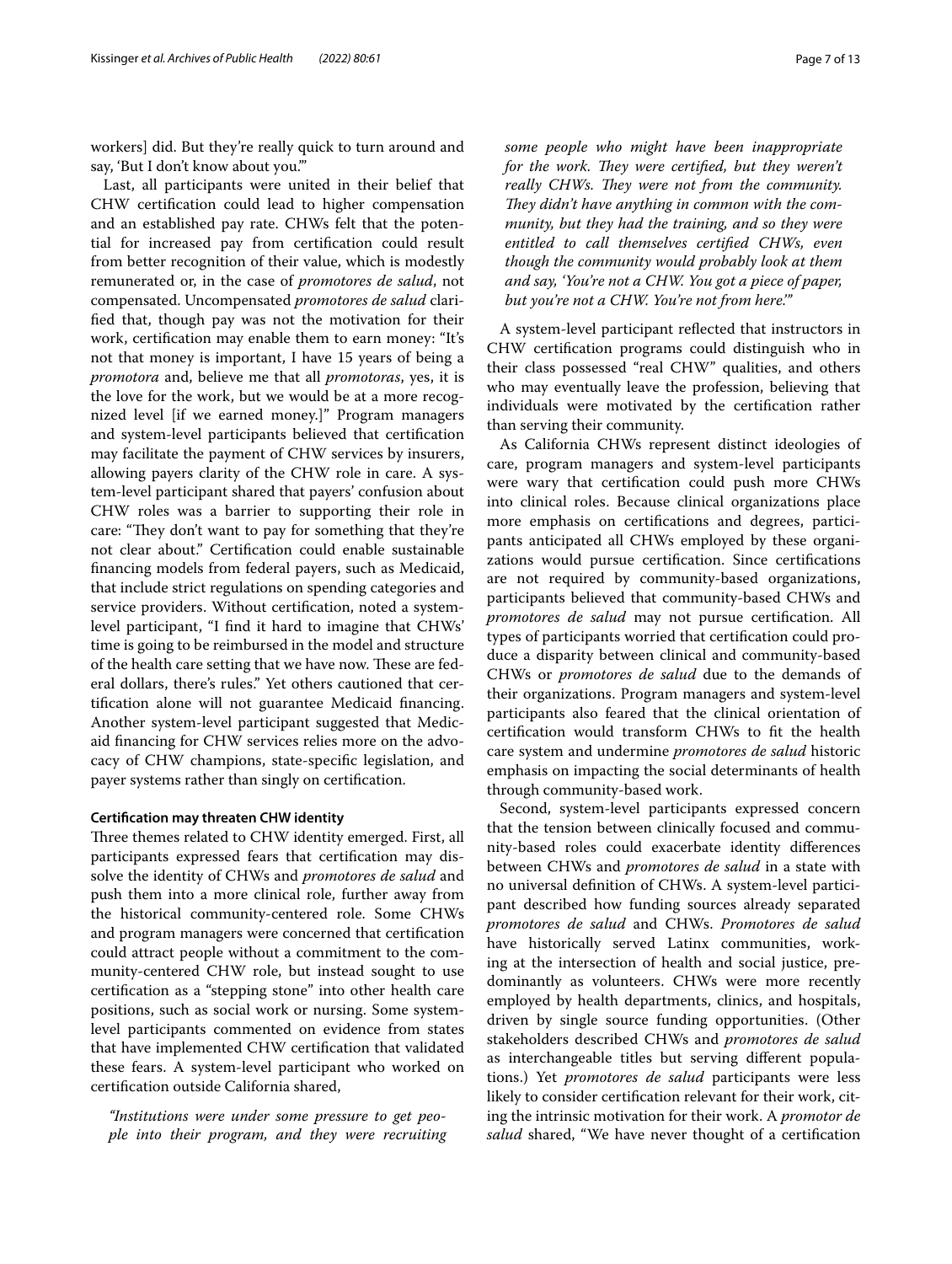because we never thought of receiving money for our service. It's always volunteer, we always do everything from the heart." *Promotores de salud,* describing their work as service rather than a professional career, asserted that certifcation was not relevant to their motivation to serve their communities and should not dictate who may work as a CHW. For community-based CHWs, *promotores de salud*, and program managers, certifcation does not challenge the identity of the CHW role. Their identity goes beyond a certifcation process because their intrinsic motivation to serve their community defnes their CHW role instead of skills identifed by a certifying authority. A CHW shared, "If you don't have that certifcate, that doesn't mean you're not a CHW."

Third, CHWs and program managers anticipated that certifcation may create a hierarchy between certifed and non-certifed CHWs, in which certifed CHWs may have an unfair advantage for employment and feel superior to non-certifed peers because of the certifcation, exacerbating other existing inequalities between CHWs in employment type (e.g., paid or volunteer) and work setting (e.g., community or clinic). A program manager shared, "We have the entitlement piece where it's like, 'I'm certified and you're not so I'm better at my job'. That's going to be a barrier, unfortunately." Still, system-level participants from states that have implemented CHW certifcation shared they have not directly observed a hierarchy among CHWs that was feared for California.

#### **Certifcation may exclude some current or potential CHWs**

Four themes emerged about exclusion. First, nearly all participants were concerned that instituting certifcation could exclude CHWs from working in their communities- whether they were existing CHWs or those considering the career path. "When you're certifying people," one CHW shared, "you're limiting other groups of people getting the job done. You think it's best for them, but when you get the certifcation you have to be literate, able to learn, be multi-tasking. It requires a little bit more steps that other people are not willing to do." The very qualities that make CHWs so effective in providing culturally and linguistically appropriate care can also be vulnerabilities that certifying authorities may not value or recognize. A CHW shared their fear of excluding people with crucial shared experiences but little formal education, commenting, "Moms who cannot read or write will not have the chance to be *promotores*." All participants believed that certifcation, as a complex process overseen by the state, posed multiple barriers to a workforce largely comprised of women of color from marginalized, multi-lingual communities. Potential barriers to obtaining certifcation mentioned were numerous, such as literacy level, training costs, availability of certifcation in languages other than English, education requirements, and legal residence status. Further, participants believed the many CHWs who lived in communities with geographic and technological barriers to accessing training sites and materials risked being shut out of certifcation entirely.

Second, all participants were concerned about the implications of certifcation for undocumented CHWs in California since most certifcation processes require legal residence documentation. System-level participants worried that certifcation could prevent undocumented CHWs from continuing to work in immigrant communities. "They're already facing racism, xenophobia, ICE [Immigration and Customs Enforcement] raids, and they don't want to see this profession move along without remembering the unique contributions that they make in our state," explained one participant. "And they're worried particularly that certifcation will leave them behind."

Third, some CHWs who experienced prior incarceration worked with individuals to navigate the psychosocial and structural struggles after "coming home" from prison. All types of participants feared that certifcation requirements for a criminal background check could exclude these CHWs with prior felonies. "Society [holds] stigma against people who are incarcerated," noted one system-level participant, "There's some really great people there, who have had this experience, who can turn it around and really help others and, that's what makes them so successful." Excluding CHWs with felony convictions could eliminate a vital point of support for an extremely vulnerable population.

Last, many feared that certifcation could exclude those CHWs who are most efective in their communities by placing more emphasis on state requirements than the vital social skills of connecting with communities. Participants questioned the extent to which certifcation could assess whether CHWs are equipped to do their work and cautioned that relationship-building skills and lived experience are difficult to evaluate through a certification system. A system-level participant shared that such training requirements "would actually knock a lot of people out of the workforce who actually demonstrated that they were great at connecting with [high-risk and high-needs patients]." Participants believed that state certifcation requirements could overshadow what CHWs do best: developing trusting relationships within their communities and advocating for positive change. A system-level participant illustrated this concept with a *promotores de salud* motto: "Don't change who we are but give us a chance," emphasizing that workforce standardization could inevitably alter the qualities that make CHWs and *promotores de salud* efective.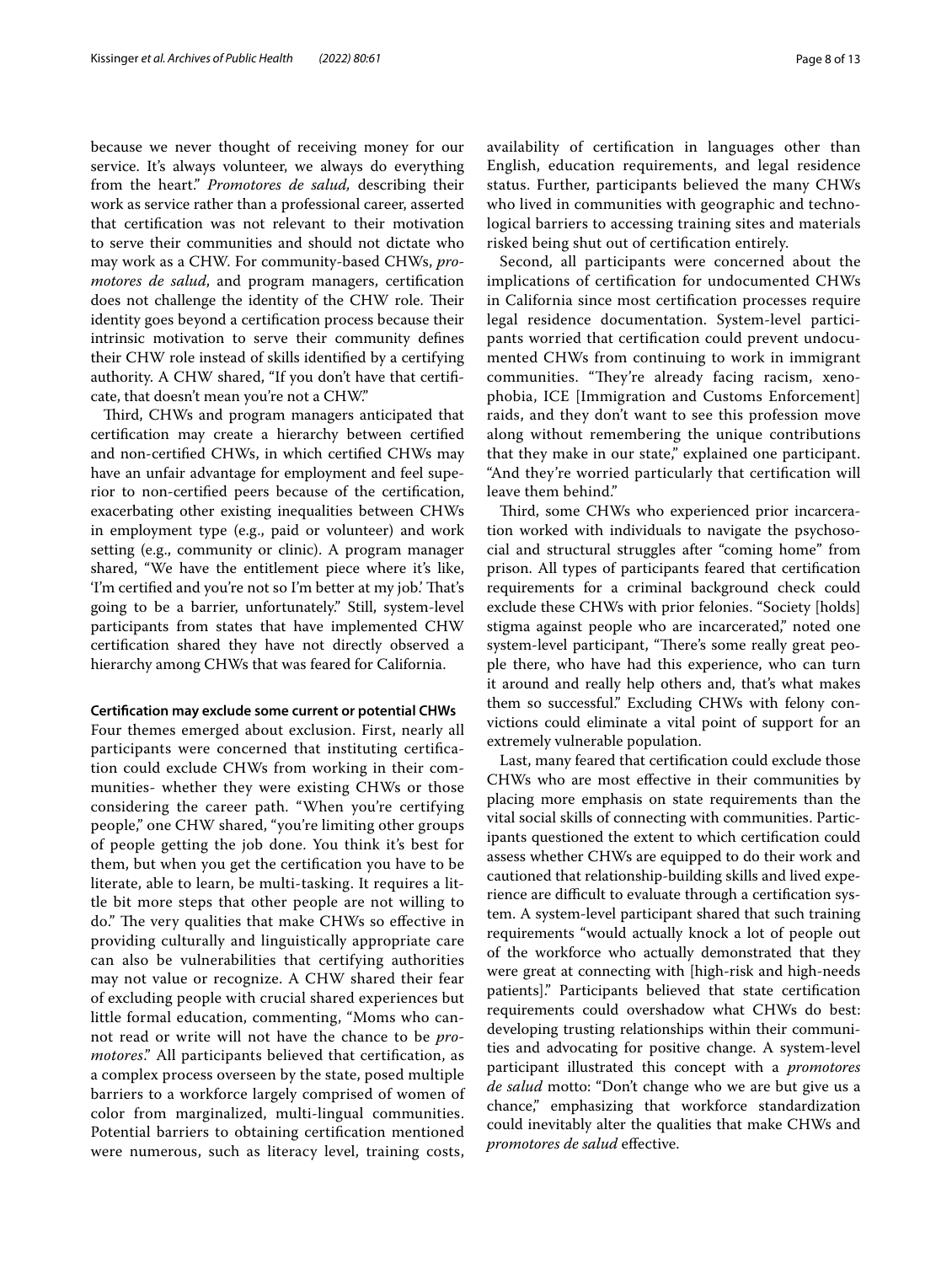## **Discussion**

We set out to understand diverse stakeholder perspectives on CHW certifcation as California considers certifcation's capacity to advance or potentially exclude members of this critical workforce. This study was strengthened by CHW perspectives about certifcation and provided crucial insights about the diverse membership of CHWs. Peer-reviewed CHW certifcation literature is limited, and existing scholarship largely omits CHW perspectives on setting their own workforce standards [[19\]](#page-10-13), despite their expertise and deep knowledge of the organizational and systemic levers necessary to implement community programs. Echoing literature on certifcation [[17](#page-10-12), [22,](#page-10-16) [33](#page-11-8)[–37\]](#page-11-9), we found conficting perspectives within and between all stakeholders groups on certifcation. Our fndings confrm some fndings from a 2021 study that explored perspectives on certifcation from seven states that have implemented or considered implementing certifcation [\[22](#page-10-16)] (e.g., CHW participation in decision making, concerns about certifcation requirements excluding CHWs). In this study, some participants affirmed the financial and career opportunities offered by certifcation, while others feared it may inadvertently exclude vulnerable CHWs and the communities they serve and downplay advocacy at the heart of CHW identity. Participants also highlighted how certifcation does not address all challenges related to integrating CHWs into health care systems.

Our fndings underline how California CHWs desire opportunities to grow. We confrmed that CHWs view certifcation as an opportunity to increase compensation and to build career opportunities; not just through expanding the capacity of organizations to work with CHWs, but also by building a career ladder [[38\]](#page-11-10). Participants agreed certifcation may bring health care provider and community recognition and increase the demand for CHW services. Our fndings confrmed literature asserting that health care providers feel more confdent when CHWs are certifed because they can ensure a standard of care [[39\]](#page-11-11).

At the same time, certifcation provoked fears across many participants that CHWs will transform into a more clinical role, potentially diminishing the tradition of advocacy, social justice, and community connection, echoing existing literature [\[23,](#page-11-0) [33](#page-11-8), [40](#page-11-12), [41\]](#page-11-13). CHW participants emphasized their skill in addressing the social determinants of health and noted that this essential contribution might be undermined if CHW work were restricted within a medical model of health. By "professionalizing" the CHW workforce, certifcation could threaten the qualities that make CHWs efective, such as gaining community trust [[38](#page-11-10)]. *Promotores de salud* stakeholders fear that certifcation washes away the "essence"

of *promotores* by attracting people without "the heart" for the work [\[42](#page-11-14)]. A broader group of participants doubted whether certifcation could cultivate or measure the relational skills that help constitute this "heart."

Existing research suggests these fears may be warranted. A Zambian study found that focusing on skills or career incentives, rather than community service, displaced CHWs with desirable social connections and lessened the quality of services they provided [[43\]](#page-11-15). Our fndings also demonstrate CHWs' skepticism that individuals will use certifcation as a "stepping stone" to other health professions, potentially resulting in high turnover of the CHW workforce. A national survey of CHW certifcation programs confrms this prediction- fnding that many CHWs, after attending community college certifcation training programs, later advanced to nursing and social work professions [[24\]](#page-11-1).

Participants in this study also stressed the limits of certifcation as a tool to advance the CHW workforce. Our fndings echo existing literature asserting that certifcation does not guarantee employment or Medicaid fnancing for CHWs [\[38,](#page-11-10) [39](#page-11-11), [44,](#page-11-16) [45\]](#page-11-17) but continues to be a motivation for fnancial sustainability for the workforce  $[22]$  $[22]$ . This is a timely finding as California's Department of Health Care Services (the agency responsible for administering Medicaid in California) has taken federal actions to fnance CHW-delivered services for Medi-Cal members and California's managed care organizations have begun integrating CHWs into their standard of care [[20,](#page-10-14) [30,](#page-11-5) [46,](#page-11-18) [47](#page-11-19)]. While some participants appreciated the increase in recognition that certification may offer, other studies show that funding streams and return on investment have been identifed by employers as the most important factors in whether to hire CHWs [[48\]](#page-11-20). While our participants hoped that certification would affirm the quality of care delivered by CHWs in their communities and to their employers, there is not yet conclusive evidence CHW training and certifcation programs ensure quality of services delivered, as there have been limited evaluations in states to date [[24](#page-11-1)].

One of the key contributions of CHWs and *promotores de salud* in this study was that they identifed their uncertainties that certifcation will engender unintentional hierarchies: both between clinical and community-based CHWs, and between CHWs and *promotores de salud*. Over time, employers may prefer certifed CHWs since they could ensure a standard skill set and knowledge base [[38\]](#page-11-10), unofficially making the certification "required"  $[49]$  $[49]$ . Since community-based CHWs and *promotores de salud* have little need for certifcation in their communities, their work—which already receives less funding—may become further marginalized. We fear certifcation may result in fewer community-based CHWs and *promotores*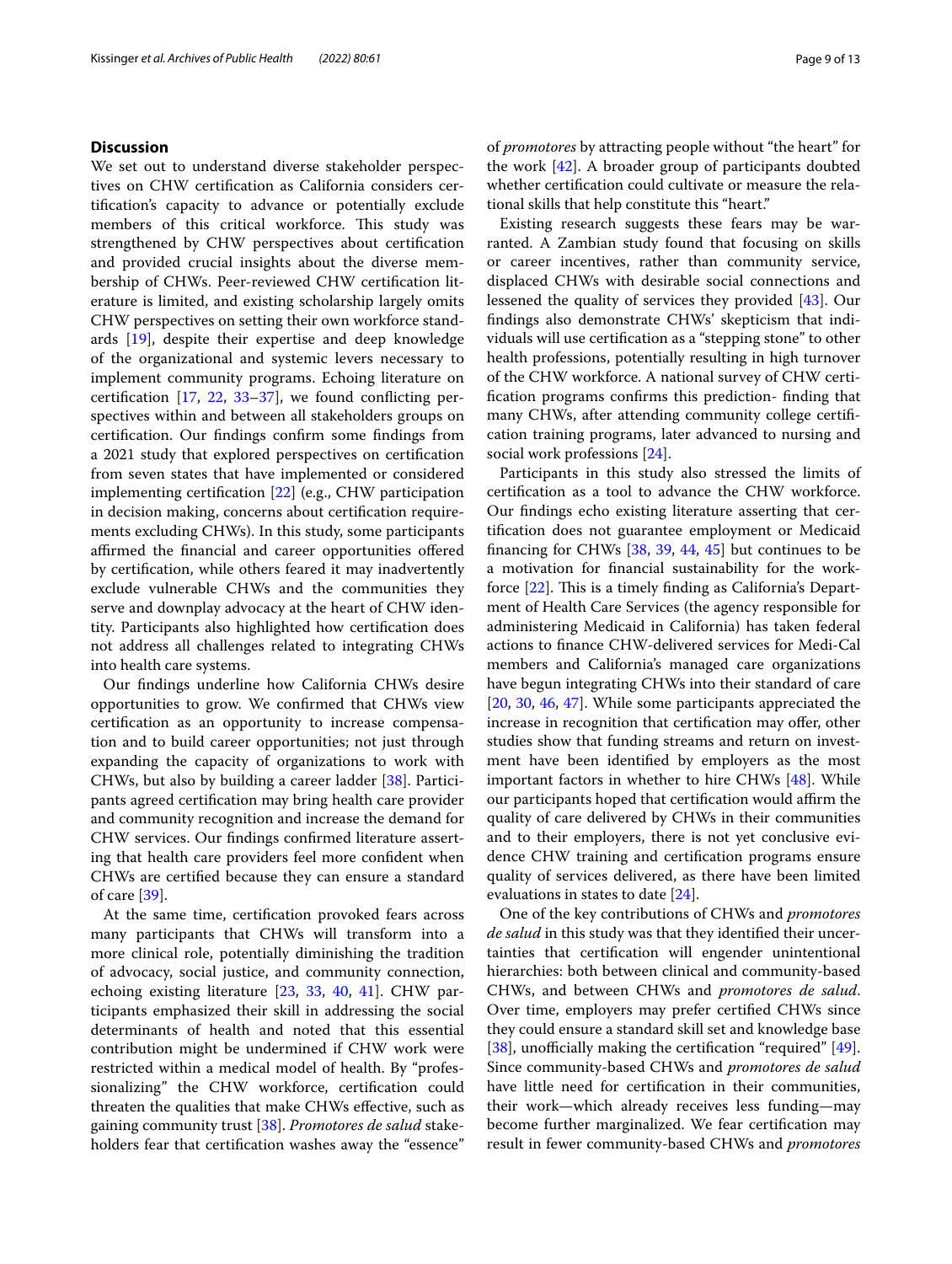*de salud* working in marginalized communities, ultimately diminishing access to services delivered by culturally and linguistically appropriate professionals who embody community trust.

Our study highlights how racism and discrimination within the health care system may have obstructed the advancement of the CHW workforce into health care systems, a theme unacknowledged in previous CHW research. This insight adds evidence of documented racism towards paraprofessionals, particularly among structurally similar positions like certifed nursing assistants who experience institutional racism, cultural insensitivity, and discrimination from supervisors and coworkers [[50–](#page-11-22)[54](#page-11-23)]. While public health and health care institutions have supported the concept that CHWs are key to diversifying the health care and public health workforces [\[55](#page-11-24)], their recommendations have not acknowledged that racism within the health care system remains a critical barrier to this diversifcation.

To the best of our knowledge, this is the frst study to describe perspectives of CHW certifcation from CHW, *promotores de salud*, program manager, and system-level stakeholders using existing certifcation models. However, this study is not without limitations. The CHW participants were almost exclusively from Southern California. CHWs from Northern California may have had different perspectives on certification. There were two focus groups for which employment status and organization type data were not collected. We do not have basic demographic information for participants (e.g., age, gender, race/ethnicity). One type of CHW, known as a Community Health Representative (CHR), works with Native American clients as trusted members of their tribal communities and connects them to health care and social services [\[56](#page-11-25)]. Scheduling logistics limited our ability to reach CHR informants. Patient perspectives were also not included in this study. All these issues limit the conclusions we can draw about an entire state.

To address the concerns identifed by participants, we suggest a certifcation process where CHWs may choose whether they want to become certifed and consists of multiple, accessible pathways to certifcation: a training pathway (where new CHWs learn required skills and knowledge) and a work experience pathway (existing CHWs may certify based on amount and type of experience) [\[19](#page-10-13), [57](#page-11-26)].To date, nearly every state that has certification offers existing CHWs an opportunity to certify based on their work experience [\[58](#page-11-27)]. Approximately 15 states have implemented certifcation based on training [[44,](#page-11-16) [46](#page-11-18), [58](#page-11-27)]. Echoing a recent peer-reviewed study of certifcation, this certifcation approach would limit requirements of formal education, English-language proficiency, history of incarceration, and legal residence status [\[19](#page-10-13),

[22,](#page-10-16) [57](#page-11-26), [59](#page-12-0), [60](#page-12-1)] to continue to foster the diversity that is a key feature of an efective CHW workforce. Most importantly, this approach respects *promotores de salud* and other CHWs that may not need certifcation for their work by not mandating certifcation and acknowledging their contributions [\[19](#page-10-13)].

When designing CHW certifcation, stakeholders must position CHWs as key decision makers. Our study echoes existing literature identifying CHWs as essential and best equipped to lead workforce discussions because they can better anticipate the needs and aspirations of their workforce and should make up at least half of the decision makers [\[22](#page-10-16), [61\]](#page-12-2). We anticipate if CHWs are not included in the decision making, certifcation could refect a process that may unintentionally exclude workforce members and limit services to communities in need.

## **Conclusion**

Considering the high stakes posed by certifcation, we appraised its potential through evaluating the perspectives of diverse stakeholders who represented various CHW types and organizational roles. Certifcation may increase CHWs' legitimacy within clinical organizations and communities by expanding recognition of their contributions and increasing their professional security. Yet certifcation poses genuine challenges to delivering care by CHWs that value relationships, prioritize cultivating the social determinants of health outside clinical settings, and favor connection with vulnerable communities largely excluded from formal systems of education. Our findings affirm neither certification nor its absence, but instead a nuanced path ahead that mixes opportunities with continued refections on how the CHW workforce can be supported for what it does best. Above all, CHW participation in designing certifcation processes is essential to protect "the heart" and diversity of the workforce.

#### **Abbreviations**

CHW: Community health worker; NGO: Non-governmental organization; ICE: Immigration and Customs Enforcement; CHR: Community Health Representative.

#### **Acknowledgements**

The authors would like to thank the participants for their contributions to this research project. The fndings and conclusions in this article are those of the author(s) and do not necessarily represent the views or opinions of the California Department of Public Health or the California Health and Human Services Agency.

#### **Authors' contributions**

Ashley Kissinger, Claire Snell Rood, Ann Keller, Jane Mauldon, and Lori Copan are jointly responsible for the conception and design of the study. Material preparation was performed by Ashley Kissinger, Claire Snell Rood, Ann Keller, and Lori Copan. Data collection conducted by Ashley Kissinger. Analysis performed by Ashley Kissinger and Shakira Cordova. The frst draft of the manuscript was written by Ashley Kissinger. All authors commented on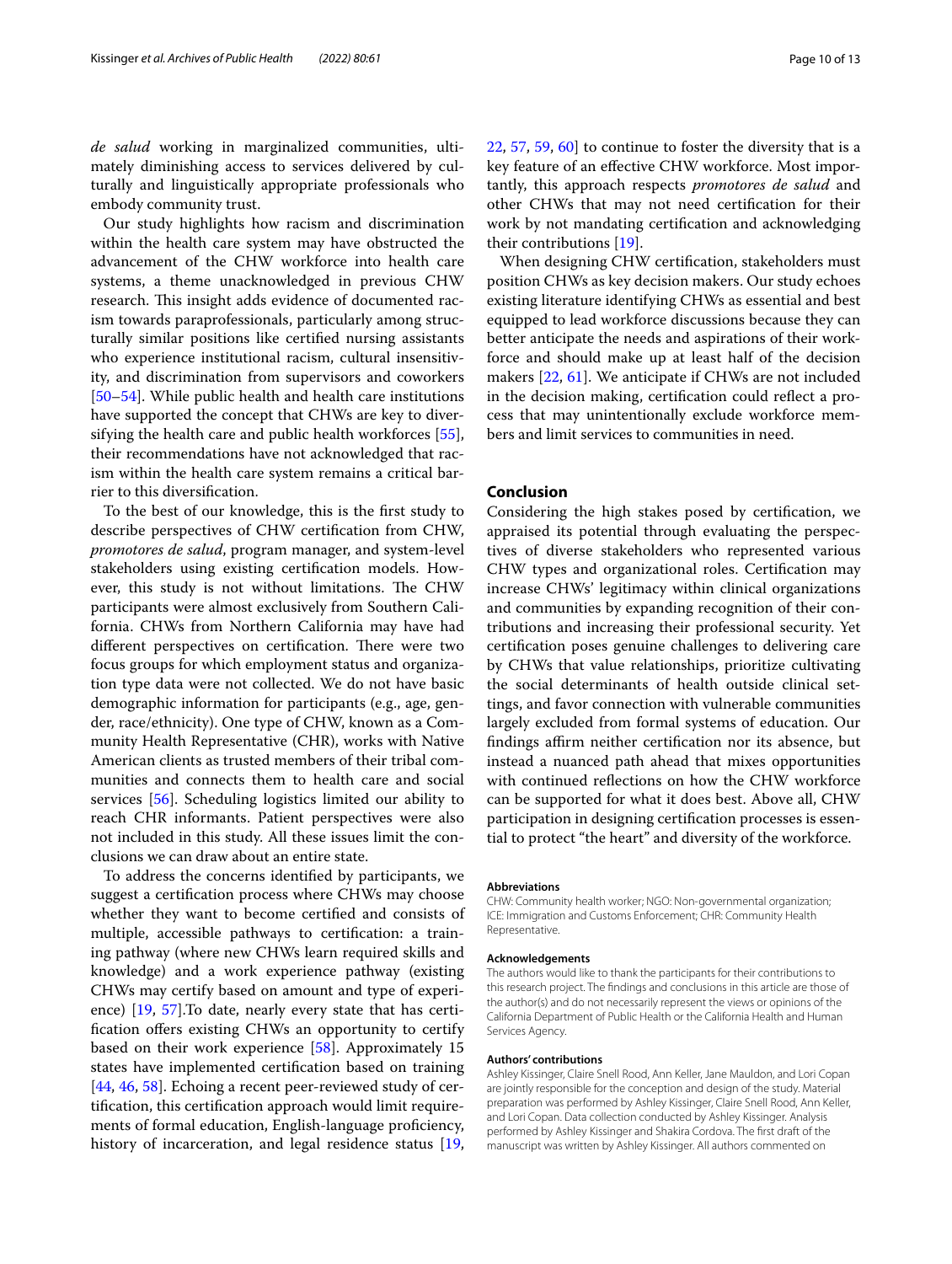previous versions of the manuscript. All authors read and approved the fnal manuscript.

### **Funding**

This research was supported by the California Department of Public Health.

#### **Availability of data and materials**

Participants did not give consent for transcripts to be published in public repository. Codebook available upon request.

#### **Declarations**

#### **Ethics approval and consent to participate**

This research was approved by the UC Berkeley Committee for the Protection of Human Subjects (Protocol ID #2018–02-10721) and determined exempt. All participants provided verbal consent, including their acknowledgement of the purpose, benefts, and potential risks of participation, and that their participation would have no bearing on employment within their organization or future collaboration with the researcher, as well as the option for non-participation.

#### **Consent for publication**

All participants agreed that their words and points may be presented for publication but that their name or other identifable details would not be included.

#### **Competing interests**

The authors have no conficts of interest to declare.

#### **Author details**

<sup>1</sup> Center for Healthy Communities, Environmental Health Investigations Branch, California Department of Public Health, 850 Marina Bay Parkway, Building P-3, CA 94804 Richmond, USA. <sup>2</sup> School of Public Health, University of California, Berkeley, CA, USA. <sup>3</sup> Goldman School of Public Policy, University of California, Berkeley, CA, USA.

Received: 12 August 2021 Accepted: 4 February 2022

#### **References**

- <span id="page-10-0"></span>1. Kim K, Choi JS, Choi E, Nieman CL, Joo JH, Lin FR, et al. Efects of community-based health worker interventions to improve chronic disease management and care among vulnerable populations: a systematic review. Am J Public Health. 2016;106(4):e3-28.
- 2. American Public Health Association. 2009. Support for Community Health Workers to Increase Health Access and to Reduce Health Inequities. [Cited 16 Oct 2016]. Available from: [https://www.apha.org/policies](https://www.apha.org/policies-and-advocacy/public-health-policy-statements/policy-database/2014/07/09/14/19/support-for-community-health-workers-to-increase-health-access-and-to-reduce-health-inequities)[and-advocacy/public-health-policy-statements/policy-database/2014/](https://www.apha.org/policies-and-advocacy/public-health-policy-statements/policy-database/2014/07/09/14/19/support-for-community-health-workers-to-increase-health-access-and-to-reduce-health-inequities) [07/09/14/19/support-for-community-health-workers-to-increase-health](https://www.apha.org/policies-and-advocacy/public-health-policy-statements/policy-database/2014/07/09/14/19/support-for-community-health-workers-to-increase-health-access-and-to-reduce-health-inequities)[access-and-to-reduce-health-inequities](https://www.apha.org/policies-and-advocacy/public-health-policy-statements/policy-database/2014/07/09/14/19/support-for-community-health-workers-to-increase-health-access-and-to-reduce-health-inequities)
- 3. M Viswanathan, J Kraschewski, B Nishikawa, L Morgan, P Thieda, Honeycutt A, et al. 2009. Outcomes of Community Health Worker Interventions [Internet]. Rockville, MD: Agency for HealthCare Research and Quality (US). (Evidence Reports/technology Assessments, No. 181). Available from: <https://www.ncbi.nlm.nih.gov/books/NBK44601/>
- 4. Balcazar H, Lee Rosenthal E, Nell Brownstein J, Rush CH, Matos S, Hernandez L. Community health workers can be a public health force for change in the United States: three actions for a new paradigm. Am J Public Health. 2011;101(12):2199–203.
- 5. Rosenthal EL, Wiggins N, Brownstein JN, Rael R, Johnson S. A. 1998. Summary of the National Community Health Advisor Study: Weaving the Future [Internet]. Tucson, Arizona: University of Arizona. [Cited 17 Oct 2017]. Available from: [http://crh.arizona.edu/sites/default/fles/pdf/publi](http://crh.arizona.edu/sites/default/files/pdf/publications/CAHsummaryALL.pdf) [cations/CAHsummaryALL.pdf](http://crh.arizona.edu/sites/default/files/pdf/publications/CAHsummaryALL.pdf)
- <span id="page-10-1"></span>6. Love MB, Gardner K, Legion V. Community Health Workers: Who They Are and What They Do. Health Educ Behav. 1997;24(4):510–22.
- <span id="page-10-2"></span>7. Keane D, Nielsen C, Dower C. 2004. Community Health Workers and Promotores in California. San Francisco, CA: UCSF Center for the Health

Professions. Available from: [http://calhealthworkforce.org/wp-content/](http://calhealthworkforce.org/wp-content/uploads/2011/01/2004-09_Community_Health_Workers_and_Promotores_in_California.pdf) [uploads/2011/01/2004-09\\_Community\\_Health\\_Workers\\_and\\_Promo](http://calhealthworkforce.org/wp-content/uploads/2011/01/2004-09_Community_Health_Workers_and_Promotores_in_California.pdf) [tores\\_in\\_California.pdf](http://calhealthworkforce.org/wp-content/uploads/2011/01/2004-09_Community_Health_Workers_and_Promotores_in_California.pdf)

- <span id="page-10-3"></span>8. Chapman S, Onyi Okwandu, Jennifer Schindel, Jacqueline Miller. 2016. Utilization of Community Health Workers in Emerging Care Coordination Models in California. Healthforce Center at UCSF. [Cited 15 Oct 2017]. Available from: [https://healthforce.ucsf.edu/sites/healthforce.ucsf.edu/](https://healthforce.ucsf.edu/sites/healthforce.ucsf.edu/files/publication-pdf/BSCF%20CHW%20Policy%20Brief%20Final%201.4.17%5B1%5D.pdf) [fles/publication-pdf/BSCF%20CHW%20Policy%20Brief%20Final%201.4.](https://healthforce.ucsf.edu/sites/healthforce.ucsf.edu/files/publication-pdf/BSCF%20CHW%20Policy%20Brief%20Final%201.4.17%5B1%5D.pdf) [17%5B1%5D.pdf](https://healthforce.ucsf.edu/sites/healthforce.ucsf.edu/files/publication-pdf/BSCF%20CHW%20Policy%20Brief%20Final%201.4.17%5B1%5D.pdf)
- <span id="page-10-4"></span>9. Community Health Workers Section, American Public Health Association. Community Health Workers. American Public Health Association. [Cited 3 Dec 2017]. Available from: [https://www.apha.org/apha-communities/](https://www.apha.org/apha-communities/member-sections/community-health-workers) [member-sections/community-health-workers](https://www.apha.org/apha-communities/member-sections/community-health-workers)
- <span id="page-10-5"></span>10. U.S. Department of Health and Human Services, Health Resources and Services Administration B of HP. Community Health Worker National Workforce Study. 2007. Available from: [https://bhw.hrsa.gov/sites/defau](https://bhw.hrsa.gov/sites/default/files/bhw/nchwa/projections/communityhealthworkforce.pdf) [lt/fles/bhw/nchwa/projections/communityhealthworkforce.pdf](https://bhw.hrsa.gov/sites/default/files/bhw/nchwa/projections/communityhealthworkforce.pdf)
- <span id="page-10-6"></span>11. National Institutes for Health, National Heart, Lung, and Blood Institute. 2014. Role of Community Health Workers. Available from: [https://www.](https://www.nhlbi.nih.gov/health/educational/healthdisp/role-of-community-health-workers.htm) [nhlbi.nih.gov/health/educational/healthdisp/role-of-community-health](https://www.nhlbi.nih.gov/health/educational/healthdisp/role-of-community-health-workers.htm)[workers.htm](https://www.nhlbi.nih.gov/health/educational/healthdisp/role-of-community-health-workers.htm)
- <span id="page-10-7"></span>12. Health Resources & Service Administration Health Workforce, National Center for Health Workforce Analysis. Allied Health Workforce Projections, 2016–2030: Community Health Workers. Health Resources & Service Administration Health Workforce; [Cited 20 Mar 2020]. Available from: [https://bhw.hrsa.gov/sites/default/fles/bhw/nchwa/projections/commu](https://bhw.hrsa.gov/sites/default/files/bhw/nchwa/projections/community-health-workers-2016-2030.pdf) [nity-health-workers-2016-2030.pdf](https://bhw.hrsa.gov/sites/default/files/bhw/nchwa/projections/community-health-workers-2016-2030.pdf)
- <span id="page-10-8"></span>13. Rosenthal EL, Menking P, St. John J. 2018. The Community Health Worker Core Consensus Project (C3) Project: A Report of the C3 Project Phase 1 and 2, Together Leaning Toward the Sky. El Paso, TX: Texas Tech University Health Sciences Center El Paso. [Cited 2 Nov 2019]. Available from: [https://0d6c00fe-eae1-492b-8e7d-80acecb5a3c8.flesusr.com/ugd/](https://0d6c00fe-eae1-492b-8e7d-80acecb5a3c8.filesusr.com/ugd/7ec423_2b0893bcc93a422396c744be8c1d54d1.pdf) [7ec423\\_2b0893bcc93a422396c744be8c1d54d1.pdf](https://0d6c00fe-eae1-492b-8e7d-80acecb5a3c8.filesusr.com/ugd/7ec423_2b0893bcc93a422396c744be8c1d54d1.pdf)
- <span id="page-10-9"></span>14. Association of State and Territorial Health Officials. 2021. Ever-Changing Picture: State Approaches to CHW Certifcation, Updated May 2021. Available from: [https://www.astho.org/Programs/Clinical-to-Community-](https://www.astho.org/Programs/Clinical-to-Community-Connections/Documents/Map-of-State-Approaches-to-CHW-Certification/)[Connections/Documents/Map-of-State-Approaches-to-CHW-Certifcat](https://www.astho.org/Programs/Clinical-to-Community-Connections/Documents/Map-of-State-Approaches-to-CHW-Certification/) [ion/](https://www.astho.org/Programs/Clinical-to-Community-Connections/Documents/Map-of-State-Approaches-to-CHW-Certification/)
- <span id="page-10-10"></span>15. Lysaght RM, Altschuld JW. Beyond initial certifcation: the assessment and maintenance of competency in professions. Eval Program Plann. 2000;23:95–104.
- 16. Kleiner MM. Introduction and Overview. In: Licensing Occupations: Ensuring Quality or Restricting Competition? Kalamazoo, MI: W.E. Upjohn Institute for Employment Research; 2006
- <span id="page-10-12"></span>17. Centers for Disease Control and Prevention, Division for Heart Disease and Stroke Prevention. 2019. Background on Statewide Community Health Worker (CHW) Certifcation. In: Community Health Worker Certifcation Study. National Center for Chronic Disease Prevention and Health Promotion , Division for Heart Disease and Stroke Prevention. Available from: [https://www.cdc.gov/dhdsp/pubs/toolkits/chw-ta-background.](https://www.cdc.gov/dhdsp/pubs/toolkits/chw-ta-background.htm) [htm](https://www.cdc.gov/dhdsp/pubs/toolkits/chw-ta-background.htm)
- <span id="page-10-11"></span>18. Nichols DC, Berrios C, Samar H. 2005. Texas' Community Health Workforce: From State Health Promotion Policy to Community-level Practice. Preventing Chronic Disease. [Cited 17 Sep 2017];2(Spec No). Available from: <https://www.ncbi.nlm.nih.gov/pmc/articles/PMC1459466/>
- <span id="page-10-13"></span>19. Association of State and Territorial Health Officials. 2016. Community Health Worker Certifcation and Financing. Arlington, VA. Available from: [http://www.astho.org/Community-Health-Workers/CHW-Certifcation-](http://www.astho.org/Community-Health-Workers/CHW-Certification-Financing/)[Financing/](http://www.astho.org/Community-Health-Workers/CHW-Certification-Financing/)
- <span id="page-10-14"></span>20. Lloyd J, Moses K, Davis R. 2021. Training and Supporting Community Health Workers and Promotores: Lessons for California and Other States. Center for Health Care Strategies, Inc.; Available from: [https://www.chcs.](https://www.chcs.org/resource/training-and-supporting-community-health-workers-and-promotores-lessons-for-states/) [org/resource/training-and-supporting-community-health-workers-and](https://www.chcs.org/resource/training-and-supporting-community-health-workers-and-promotores-lessons-for-states/)[promotores-lessons-for-states/](https://www.chcs.org/resource/training-and-supporting-community-health-workers-and-promotores-lessons-for-states/)
- <span id="page-10-15"></span>21. Future Health Workforce Commission. Meeting the Demand for Health: Final Report of the California Future Health Workforce Commission. Oakland, CA: Public Health Institute; 2019 p. 185. Available from: [https://futur](https://futurehealthworkforce.org/wp-content/uploads/2019/03/MeetingDemandForHealthFinalReportCFHWC.pdf) [ehealthworkforce.org/wp-content/uploads/2019/03/MeetingDemandFo](https://futurehealthworkforce.org/wp-content/uploads/2019/03/MeetingDemandForHealthFinalReportCFHWC.pdf) [rHealthFinalReportCFHWC.pdf](https://futurehealthworkforce.org/wp-content/uploads/2019/03/MeetingDemandForHealthFinalReportCFHWC.pdf)
- <span id="page-10-16"></span>22. Wennerstrom A, Sugarman M, Rush C, Barbero C, Jayapaul-Philip B, Fulmer EB, et al. "Nothing About Us Without Us": Insights from State-level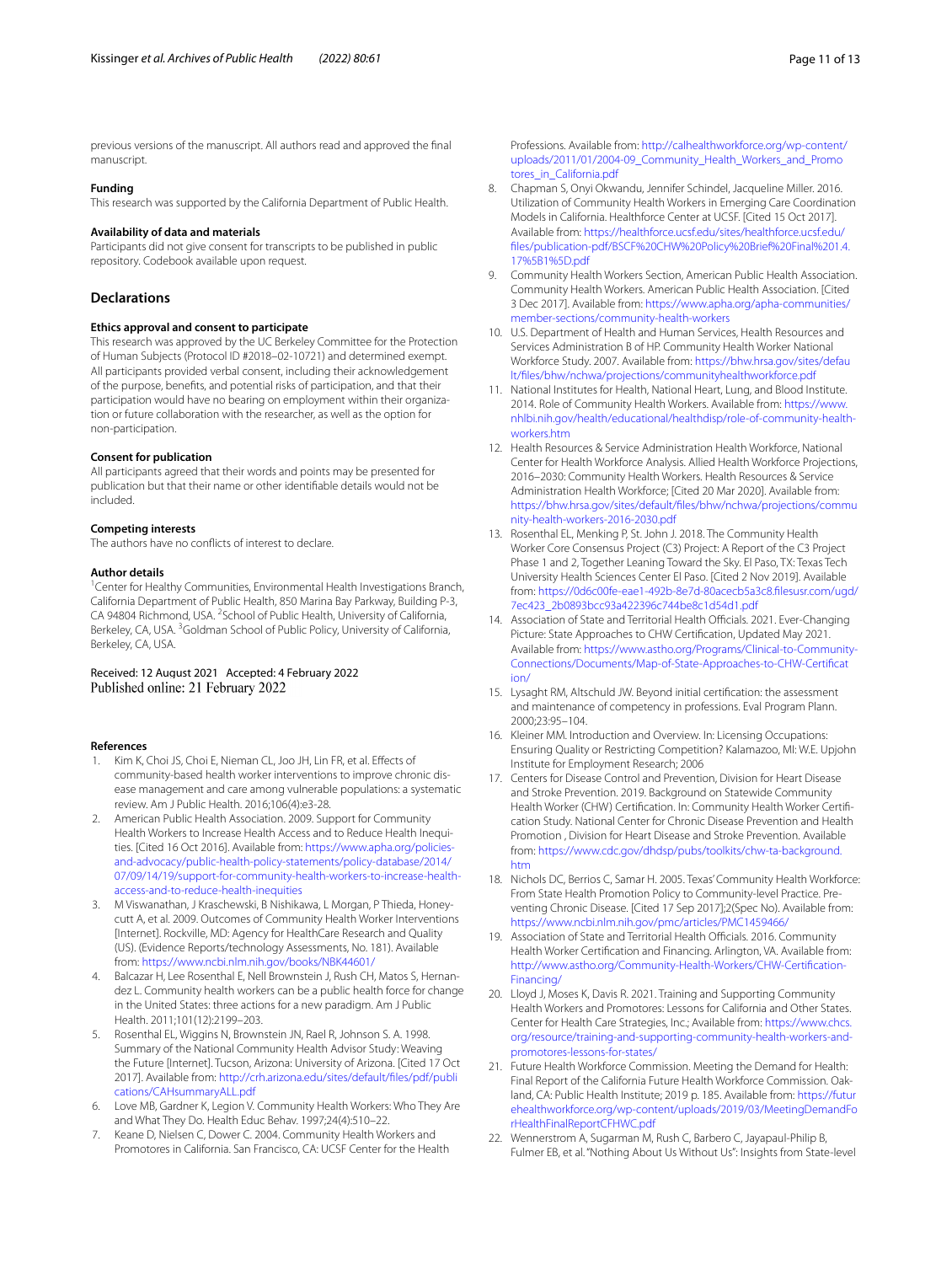Eforts to Implement Community Health Worker Certifcation. J Health Care Poor Underserved. 2021;32(2):892–909.

- <span id="page-11-0"></span>23. Weil A. 2014. What is the Future For Community Health Workers?. Health Afairs Blog. Available from: https://www.healthafairs.org/do/[https://doi.](https://doi.org/10.1377/hblog20141125.042940/full) [org/10.1377/hblog20141125.042940/full/](https://doi.org/10.1377/hblog20141125.042940/full)
- <span id="page-11-1"></span>24. Kash BA, May ML, Tai-Seale M. Community health worker training and certifcation programs in the United States: Findings from a national survey. Health Policy. 2007;80(1):32–42.
- <span id="page-11-2"></span>25. Sabo S, Wennerstrom A, Phillips D, Haywoord C, Redondo F, Bell ML, et al. Community Health Worker Professional Advocacy: Voices of Action from the 2014 National Community Health Worker Advocacy Survey. J Ambul Care Manage. 2015;38(3):225–35.
- <span id="page-11-3"></span>26. Arizona Community Health Workers Association (AzCHOW). 2020. Available from:<https://www.azchow.org/>
- 27. Massachusetts Association of Community Health Workers (MACHW). 2020. Available from:<https://machw.org/for-chws/faq/>
- 28. National Association of Community Health Workers. 2021. Available from: <https://nachw.org/>
- <span id="page-11-4"></span>29. St. John JA, Mayfeld-Johnson SL, Hernandez-Gordon WD. Promoting the Health of the Community: Community Health Workers Describing Their Roles, Competencies, and Practice. 1st ed. 2021. Spring Nature Switzerland AG; Cham, Switzerland 2021. XXXIII, 428.
- <span id="page-11-5"></span>30. Kelly L, Benyo A, Buck L, Moses K, Nuamah A, Opthof E. Advancing California's Community Health Worker & Promotor Workforce in Medi-Cal. California Health Care Foundation; 2021. Available from: [https://www.](https://www.chcf.org/resource-center/advancing-californias-community-health-worker-promotor-workforce-medi-cal/) [chcf.org/resource-center/advancing-californias-community-health](https://www.chcf.org/resource-center/advancing-californias-community-health-worker-promotor-workforce-medi-cal/)[worker-promotor-workforce-medi-cal/](https://www.chcf.org/resource-center/advancing-californias-community-health-worker-promotor-workforce-medi-cal/)
- <span id="page-11-6"></span>31. Braun V, Clarke V. Using thematic analysis in psychology. Qual Res Psychol. 2006;3(2):77–101.
- <span id="page-11-7"></span>32. Green J, Willis K, Hughes E, Small R, Welch N, Gibbs L, et al. Generating best evidence from qualitative research: the role of data analysis. Aust N Z J Public Health. 2007;31(6):545–50.
- <span id="page-11-8"></span>33. Malcarney M-B, Pittman P, Quigley L, Horton K, Seiler N. The Changing Roles of Community Health Workers. Health Serv Res. 2017;52:360–82.
- 34. Findley SE, Matos S, Hicks AL, Campbell A, Moore A, Diaz D. Building a consensus on community health workers' scope of practice: Lessons from New York. Am J Public Health. 2012;102(10):1981–7.
- 35. Malcarney M-B, Pittman P, Quigley L, Horton K, Seiler N. Community Health Workers: Health System Integration, Financing Opportunities, and the Evolving Role of the Community Health Worker in a Post-Health Reform Landscape. Washington, D.C.: George Washington University; 2015.
- 36. Mason T, Rush C, Wilkinson G. 2016. Certifcation of Community Health Workers: Issues and Options for State Health Departments [Presentation]. 2016 ASTHO State Technical Assistance Presentation. Association of State and Territorial Health Officials. Available from: [http://www.astho.org/](http://www.astho.org/Community-Health-Workers/CHW-Certification-Presentation-Slides/) [Community-Health-Workers/CHW-Certifcation-Presentation-Slides/](http://www.astho.org/Community-Health-Workers/CHW-Certification-Presentation-Slides/)
- <span id="page-11-9"></span>37. May M, Kash Bi, Contreras R. 2005. Community Health Worker (CHW) Certifcation and Training: A National Survey of Regionally and State-Based Programs. Southwest Rural Health Research Center: School of Rural Public Health: Texas A&M University System Health Science Center. [Cited 17 Oct 2017]. Available from: [http://chwcentral.org/sites/default/fles/CHW%](http://chwcentral.org/sites/default/files/CHW%20Certification%20and%20Training.pdf) [20Certifcation%20and%20Training.pdf](http://chwcentral.org/sites/default/files/CHW%20Certification%20and%20Training.pdf)
- <span id="page-11-10"></span>38. Centers for Disease Control and Prevention, Division for Heart Disease and Stroke Prevention. 2019. Stakeholder Perceptions About Certifcation. In: Community Health Worker Certifcation Study. National Center for Chronic Disease Prevention and Health Promotion , Division for Heart Disease and Stroke Prevention. Available from: [https://www.cdc.gov/](https://www.cdc.gov/dhdsp/pubs/toolkits/chw-ta-perceptions.htm) [dhdsp/pubs/toolkits/chw-ta-perceptions.htm](https://www.cdc.gov/dhdsp/pubs/toolkits/chw-ta-perceptions.htm)
- <span id="page-11-11"></span>39. Siemon M, Shuster G, Boursaw B. The Impact of State Certifcation of Community Health Workers on Team Climate Among Registered Nurses in the United States. J Community Health. 2015;40(2):215–21.
- <span id="page-11-12"></span>40. Bovbjerg RB, Eyster L, Ormond BA, Anderson T, Richardson E. Opportunities for community health workers in the era of health reform. The Urban Institute. 2013 [Cited 17 Sep 2017]. Available from: [http://www.urban.](http://www.urban.org/sites/default/files/publication/32551/413071-Opportunities-for-Community-Health-Workers-in-the-Era-of-Health-Reform.PDF) [org/sites/default/fles/publication/32551/413071-Opportunities-for-](http://www.urban.org/sites/default/files/publication/32551/413071-Opportunities-for-Community-Health-Workers-in-the-Era-of-Health-Reform.PDF)[Community-Health-Workers-in-the-Era-of-Health-Reform.PDF](http://www.urban.org/sites/default/files/publication/32551/413071-Opportunities-for-Community-Health-Workers-in-the-Era-of-Health-Reform.PDF)
- <span id="page-11-13"></span>41. Goodwin K, Tobler L. 2008. Community Health Workers: Expanding the Scope of the Health Care Delivery System. Washington, D.C.: National Conference of State Legislatures. Available from: [http://www.ncsl.org/](http://www.ncsl.org/print/health/chwbrief.pdf) [print/health/chwbrief.pdf](http://www.ncsl.org/print/health/chwbrief.pdf)
- <span id="page-11-14"></span>42. Latino Health Access, Vision y Compromiso, Esperanza Community Housing Corporation. 2011. The Promotor Model: A Model for Building Healthy Communities. The California Endowment. Available from: [http://www.](http://www.visionycompromiso.org/wordpress/wp-content/uploads/TCE_Promotores-Framing-Paper.pdf) [visionycompromiso.org/wordpress/wp-content/uploads/TCE\\_Promo](http://www.visionycompromiso.org/wordpress/wp-content/uploads/TCE_Promotores-Framing-Paper.pdf) [tores-Framing-Paper.pdf](http://www.visionycompromiso.org/wordpress/wp-content/uploads/TCE_Promotores-Framing-Paper.pdf)
- <span id="page-11-15"></span>43. Maes K. Community health workers and social change: An introduction. Annals of Anthropological Practice. 2015;39(1):1–15.
- <span id="page-11-16"></span>44. Centers for Disease Control and Prevention. 2016. State Law Fact Sheet: A Summary of State Community Health Worker Laws. Atlanta, GA: U.S. Department of Health and Human Services; Available from: [https://www.](https://www.cdc.gov/dhdsp/pubs/docs/SLFS-Summary-State-CHW-Laws.pdf) [cdc.gov/dhdsp/pubs/docs/SLFS-Summary-State-CHW-Laws.pdf](https://www.cdc.gov/dhdsp/pubs/docs/SLFS-Summary-State-CHW-Laws.pdf)
- <span id="page-11-17"></span>45. Eyster L, Bovbjerg RR. 2013. Promising Approaches to Integrating Community Health Workers into Health Systems: Four Case Studies. 2100 M Street, NW Washington, DC 20037: The Urban Institute. Available from: [https://www.urban.org/research/publication/promising-approaches](https://www.urban.org/research/publication/promising-approaches-integrating-community-health-workers-health-systems-four-case-studies)[integrating-community-health-workers-health-systems-four-case-studies](https://www.urban.org/research/publication/promising-approaches-integrating-community-health-workers-health-systems-four-case-studies)
- <span id="page-11-18"></span>46. National Academy for State Health Policy. 2021. State Community Health Worker Models. Washington, D.C. Available from: [https://www.nashp.org/](https://www.nashp.org/state-community-health-worker-models/#tab-id-1) [state-community-health-worker-models/#tab-id-1](https://www.nashp.org/state-community-health-worker-models/#tab-id-1)
- <span id="page-11-19"></span>47. Department of Health Care Services. 2021. Community Health Workers: DHCS Proposal to add Community Health Workers. Available from: [https://www.dhcs.ca.gov/provgovpart/Pages/Community-Health-Worke](https://www.dhcs.ca.gov/provgovpart/Pages/Community-Health-Workers.aspx) [rs.aspx](https://www.dhcs.ca.gov/provgovpart/Pages/Community-Health-Workers.aspx)
- <span id="page-11-20"></span>48. Richardson E, Ormond BO. 2013. The Texas Community Health Worker Certifcation System. In: Promising Approaches to Integrating Community Health Workers into Health Systems: Four Case Studies. 2100 M Street, NW Washington, DC 20037: The Urban Institute. Available from: [https://](https://www.urban.org/research/publication/promising-approaches-integrating-community-health-workers-health-systems-four-case-studies) [www.urban.org/research/publication/promising-approaches-integrat](https://www.urban.org/research/publication/promising-approaches-integrating-community-health-workers-health-systems-four-case-studies)[ing-community-health-workers-health-systems-four-case-studies](https://www.urban.org/research/publication/promising-approaches-integrating-community-health-workers-health-systems-four-case-studies)
- <span id="page-11-21"></span>49. Ibe CA, Wilson LM, Brodine J, Monroe D, Boonyasai RT, Meza B, et al. 2020. Impact of Community Health Worker Certifcation on Workforce and Service Delivery for Asthma and Other Selected Chronic Diseases. Agency for Healthcare Research and Quality (AHRQ). [Cited 29 Mar 2020]. Available from: [https://efectivehealthcare.ahrq.gov/products/health](https://effectivehealthcare.ahrq.gov/products/health-worker-certification/technical-brief)[worker-certifcation/technical-brief](https://effectivehealthcare.ahrq.gov/products/health-worker-certification/technical-brief)
- <span id="page-11-22"></span>50. Centers for Disease Control and Prevention, National Center for Health Statistics. National Nursing Home Survey: 2004–2005 Nursing Assistant Tables - Estimates. Centers for Disease Control and Prevention, National Center for Health Statistics; 2008. [Cited 23 Mar 2019]. Available from: [https://www.cdc.gov/nchs/nnhs/nursing\\_assistant\\_tables\\_estimates.](https://www.cdc.gov/nchs/nnhs/nursing_assistant_tables_estimates.htm#anchor_1551493791483) [htm#anchor\\_1551493791483](https://www.cdc.gov/nchs/nnhs/nursing_assistant_tables_estimates.htm#anchor_1551493791483)
- 51. Squillace MR, Bercovitz A, Rosenoff E, Remsburg R. An Exploratory Study of Certifed Nursing Assistants' Intent to Leave [Internet]. U.S. Department of Health and Human Services, Assistant Secretary for Planning and Evaluation, Office of Disability, Aging and Long-Term Care Policy; 2008. p. 29. Available from: [https://collections.nlm.nih.gov/master/borndig/10161](https://collections.nlm.nih.gov/master/borndig/101617516/intent.pdf) [7516/intent.pdf](https://collections.nlm.nih.gov/master/borndig/101617516/intent.pdf)
- 52. Ryosho N. Experiences of Racism by Female Minority and Immigrant Nursing Assistants. J Women Soc Work. 2011;26(1):59–71.
- 53. Jervis LL. Working in and around the "chain of command": Power relations among nursing staff in an urban nursing home. Nurs Inq. 2002;9(1):12-23.
- <span id="page-11-23"></span>54. Dodson L, Zincavage RM. "It's Like a Family": Caring Labor, Exploitation, and Race in Nursing Homes. Gend Soc. 2007;21(6):905–28.
- <span id="page-11-24"></span>55. U.S. Department of Health and Human Services. 2015. HHS Action Plan to Reduce Racial and Ethnic Disparities: A Nation Free of Disparities in Health and Health Care. Washington, D.C.: Office of the Assistant Secretary for Planning and Evaluation. Available from: [https://minorityhealth.](https://minorityhealth.hhs.gov/assets/pdf/hhs/HHS_Plan_complete.pdf) [hhs.gov/assets/pdf/hhs/HHS\\_Plan\\_complete.pdf](https://minorityhealth.hhs.gov/assets/pdf/hhs/HHS_Plan_complete.pdf)
- <span id="page-11-25"></span>56. U.S. Department of Health and Human Services. Community Health Representative. In: Indian Health Service. IHS Headquarters, Indian Health Service, 5600 Fishers Lane, Rockville, MD 20857; [Cited 3 Apr 2020]. Available from:<https://www.ihs.gov/chr/>
- <span id="page-11-26"></span>57. Kramer K, Rush C, Hirsch G, Mitchell K, Matos S. 2016. Certifcation and Licensure [Presentation]. Association of State and Territorial Health Officials Community Health Worker Call Series. Available from: [http://www.](http://www.astho.org/Community-Health-Workers/Call-Series/Certification-and-Licensure-Slides/) [astho.org/Community-Health-Workers/Call-Series/Certifcation-and-Licen](http://www.astho.org/Community-Health-Workers/Call-Series/Certification-and-Licensure-Slides/) [sure-Slides/](http://www.astho.org/Community-Health-Workers/Call-Series/Certification-and-Licensure-Slides/)
- <span id="page-11-27"></span>58. London K, Carey M, Russell K. 2016. Community Health Worker Certifcation Requirements by State. Connecticut Health Foundation. Available from: [https://www.cthealth.org/wp-content/uploads/2016/02/CHW-](https://www.cthealth.org/wp-content/uploads/2016/02/CHW-Certificaiton-by-State-Final-Final.pdf)[Certifcaiton-by-State-Final-Final.pdf](https://www.cthealth.org/wp-content/uploads/2016/02/CHW-Certificaiton-by-State-Final-Final.pdf)